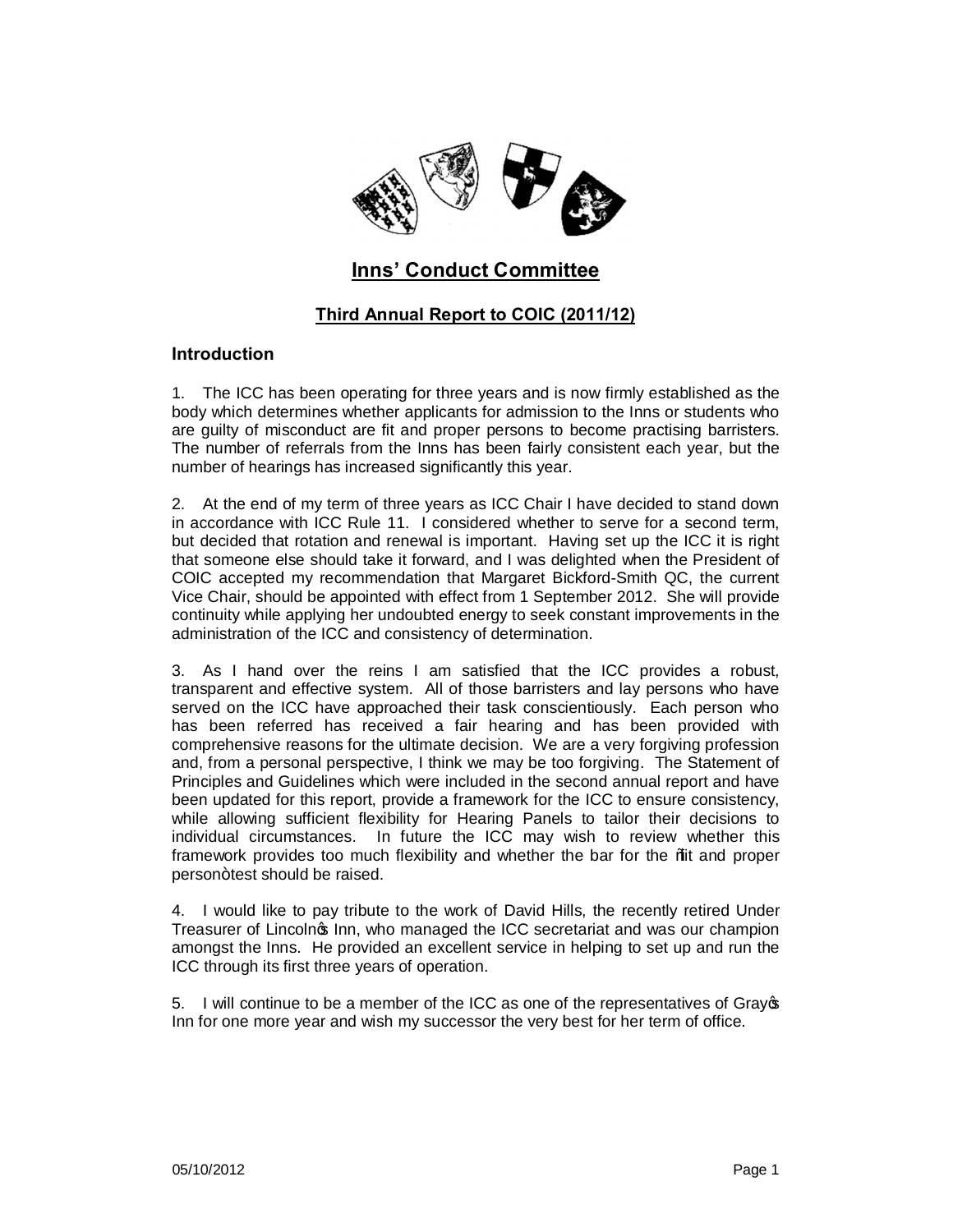### **Recommendations from Second Annual Report**

6. We made four recommendations to COIC in the Second Annual Report<sup>1</sup> and they were all accepted. Most importantly the Statement of Principles and Guidelines remains in force. This is to be a living document which will be updated and improved periodically. Since COIC endorsed them in principle the ICC does not intend to seek endorsement for each change but will assume COIC<sup>®</sup> continuing endorsement unless it hears otherwise.

7. We have also made proposals for amendment to the BSB Regulations in relation to the requirement for applicants and students to declare Formal Police Cautions etc on their application forms.

8. Finally, COIC noted our concerns about the standard of English among some applicants. We include at Annex H a copy of a submission received by one applicant by way of illustration. We are concerned that such a person is, within the existing regulatory framework, to be considered fit and proper to practise as a barrister and therefore to offer his services to the public.

### **ICC Membership and Meetings**

9. In accordance with ICC Rule 10 all of the barrister members have in the course of the three yearsg operation of the ICC retired and been either replaced or reappointed: the transitional provisions, for the first three years of the ICC, provided for one third of the members to be replaced annually. Moving forward, amendments are to be put forward to provide for barrister/judicial members of the ICC to serve for a 3-year term, with eligibility for renomination. $+$ 

10. We have taken some time to examine the position of lay members, particularly in view of the problems of appointment in the BSB. The ICC did not consider that our lay members were disqualified by lack of proper appointment by the BSB: we had been informed that they were duly appointed, their names being sent to us by the BSB; also ICC Rule 7(b) is silent as to method of appointment or length of tenure. For the future, and now that the transitional provisions in the ICC Rules have been concluded with the end of the first three yearsq operation of the ICC, we have proposed amendments to provide for lay members to serve for a 3-year term, with eligibility for renomination, similarly to the position obtaining for barrister/ judicial members. Harmonisation of the appointment process for lay members with that of the BSB will be addressed in the course of the Interim Change procedures currently being put in place in Michaelmas Term 2012. It is intended that the ICC will propose Rule changes to harmonise with those of the BSB as the Interim Changes procedures progress. It remains the ICC $\sigma$  firm view that a 3-year term, rather than a 5-year term, should be the default length of service.

11. The full ICC met twice during 2011/12 on 9 November 2011 and 1 March 2012. Both meetings reviewed progress and concentrated on revised Statements of Principles and Guidelines.

### **Referrals to the ICC**

12. During this year of operation **108** individual cases have been referred to the ICC by the Inns. Consideration of **5** (3 applicants, 2 students) of these cases has

 $<sup>1</sup>$  At paragraph 38</sup>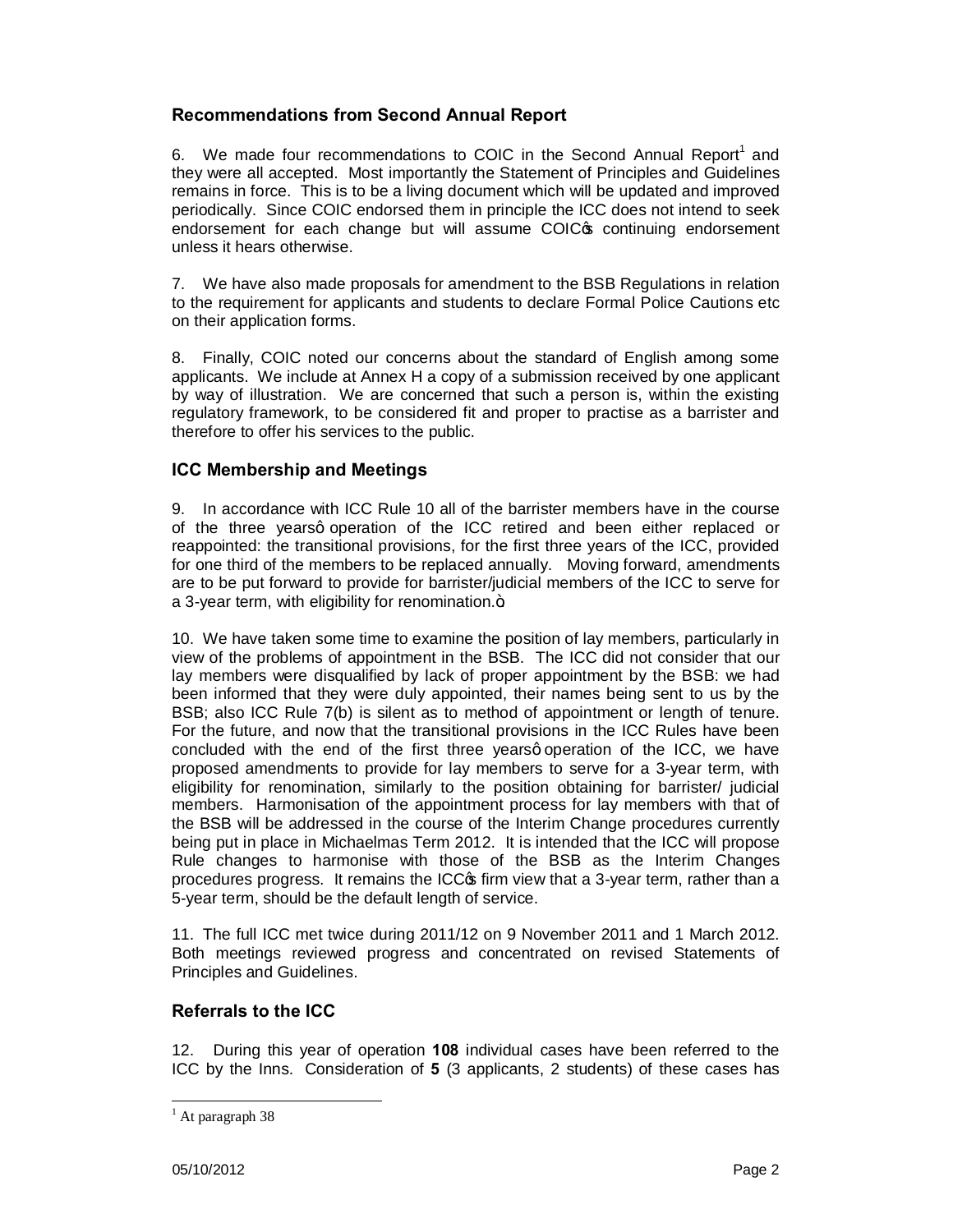been delayed to the 4th year of the operation of the ICC because they were received too late for determination in August 2012.

13. Of the **103** cases dealt with:

- a. **75** were applicants to join an Inn, of whom **38** were determined to be fit and proper by the Screening Panel and returned to the Inns to be admitted. **37** were referred to an ICC Panel: after full hearings **7** applicants were rejected, and **30** were determined to be fit and proper to be admitted by their respective Inns.
- b. **5** were transferring solicitors of whom four were returned to the Inns for admission by the Screening Panel and **1** was referred to a Panel and determined to be fit and proper.
- c. **23** were students of whom **8** were returned to the Inns by the Screening Panel with no sanction. **15** were referred to a Hearing Panel: **4** were expelled from their Inns, and **11** received other sanctions. **1** did not attend his Panel and was referred to Year 4.

14. These **103** cases were considered by 9 Screening Panels and the **54** individual cases referred to Hearing Panels were considered in **37** sittings of the Hearing Panels. In 2010/11 the same number of cases was referred to the ICC, but in 2011/12 **17** more cases were referred by the Screening Panel for hearings and **11** more Hearing Panels sat. This reflects a concern of the ICC Full Committee that in 2010/11 the Screening Panel may have returned to the Inns cases which in hindsight may have been sufficiently serious to merit a full hearing.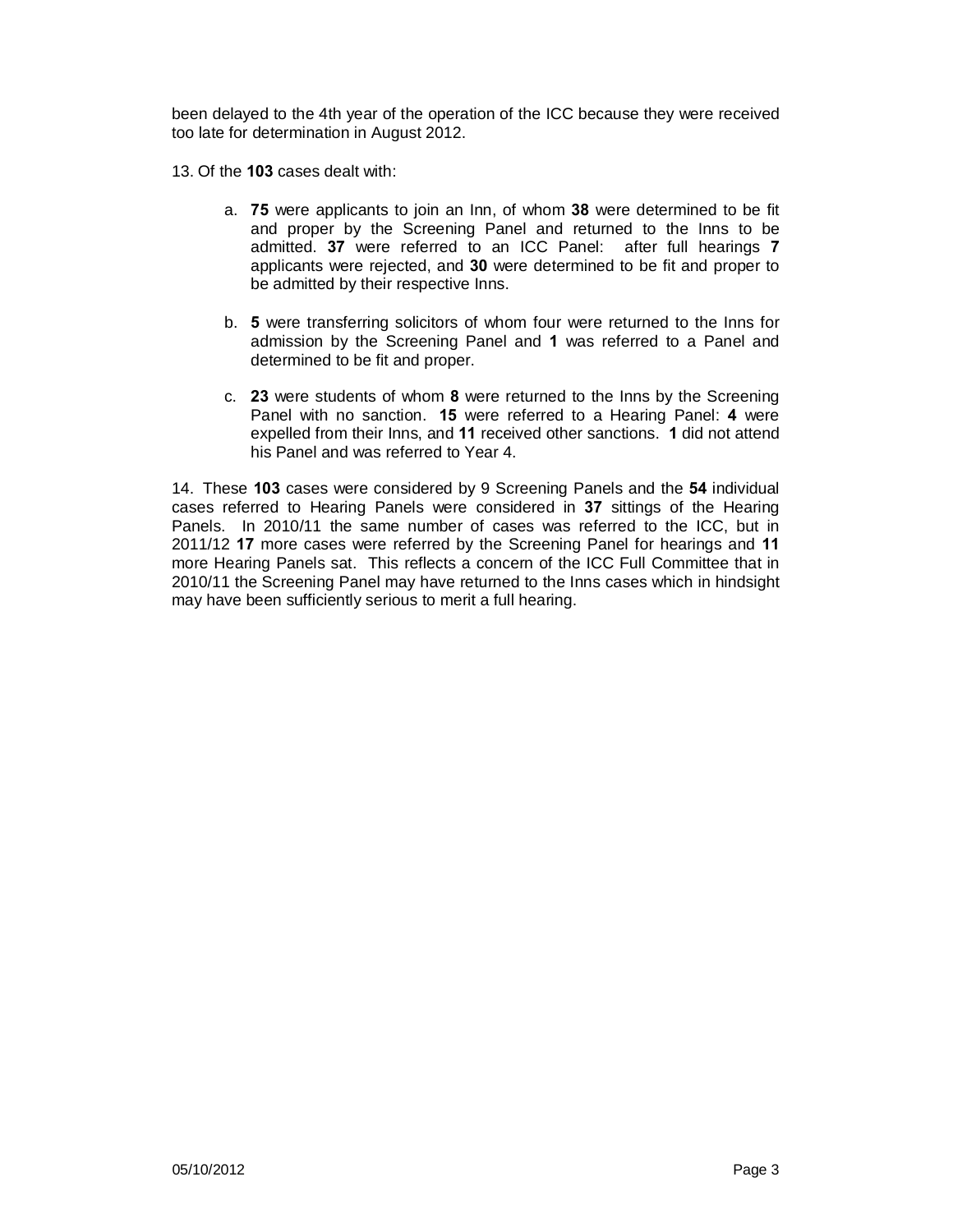#### **Note:**

**Student Disposals**

89 (a) advise the student as to future conduct; or

89 (b) reprimand the student; or

89 (c) order that the studentos call to the Bar be postponed for a specific period; or

89 (d) direct that the student be expelled from the Inn (in which case the Inn must expel the student)

Trans Sol = Transferring Solicitor

### **Applicant Disposals**

App  $RTI =$  Applicants for admission.

App Panel = Applicants sent to Panel

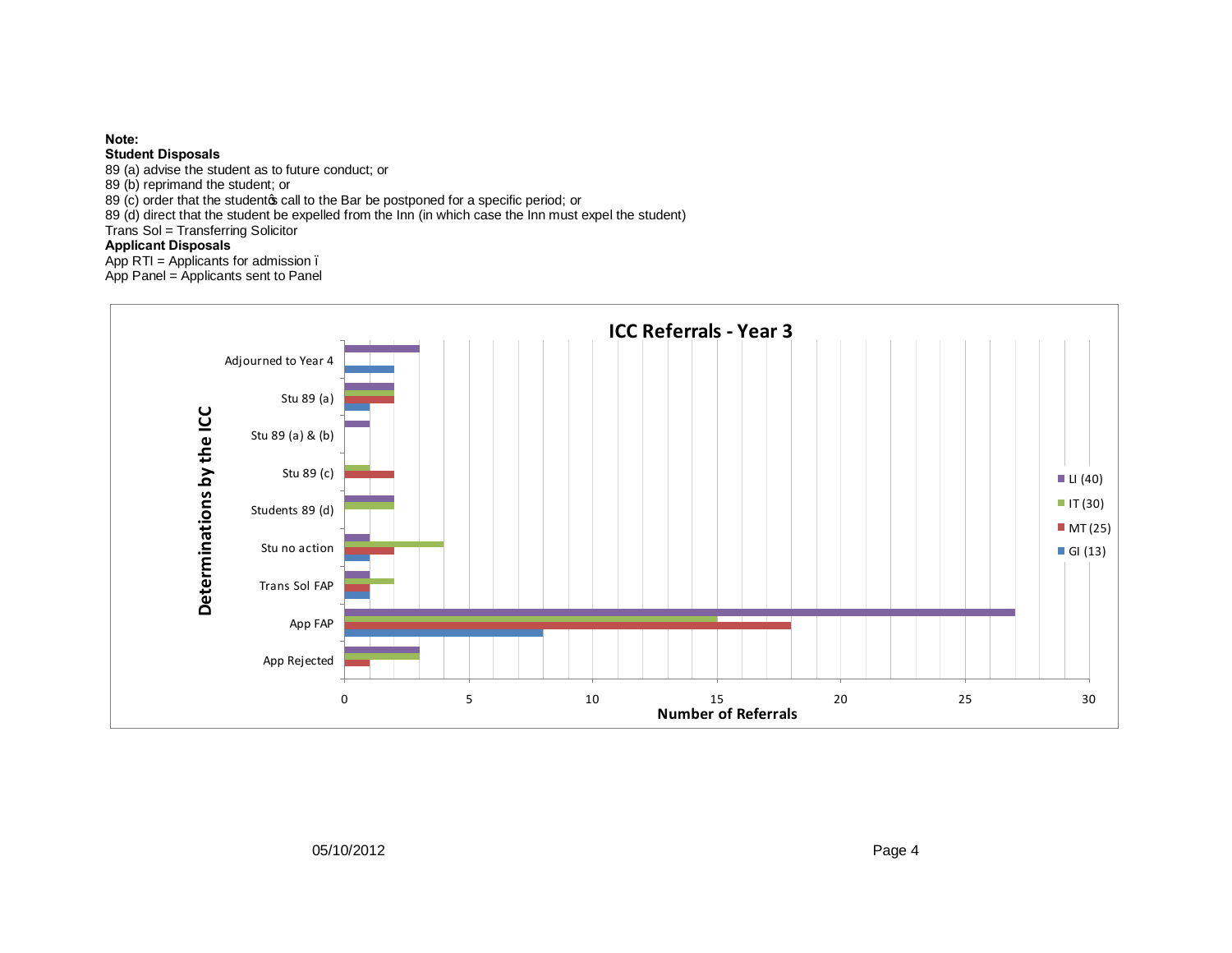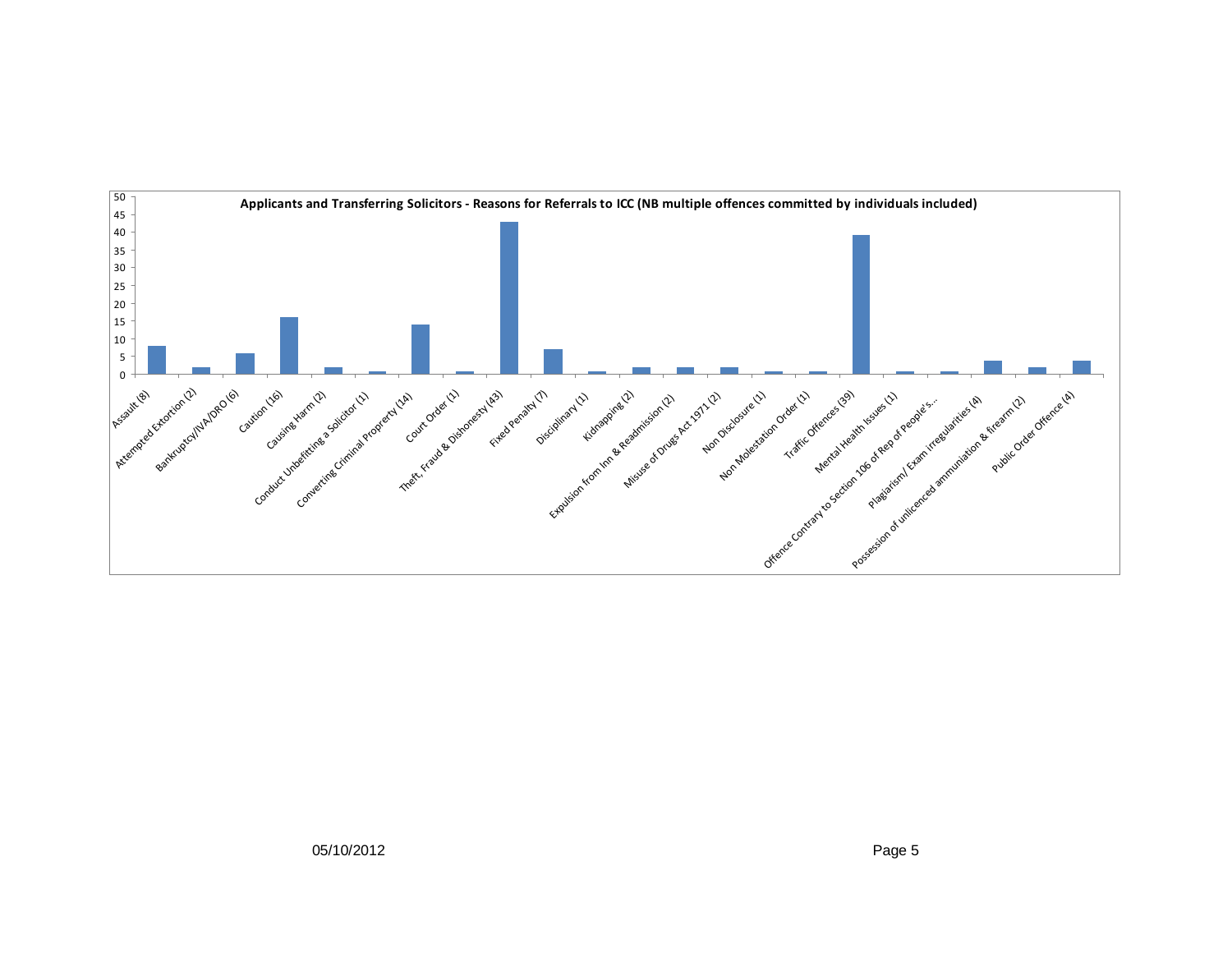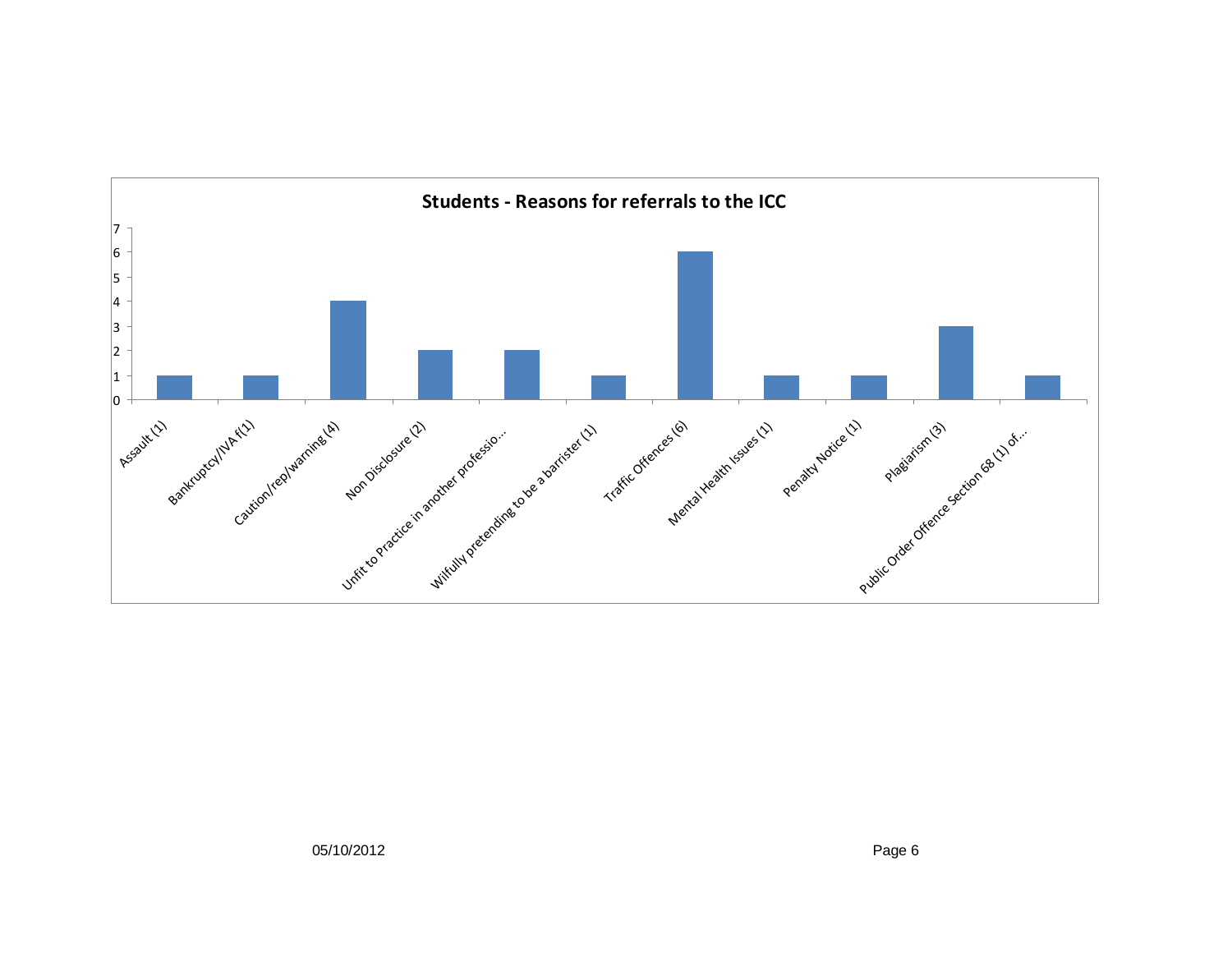

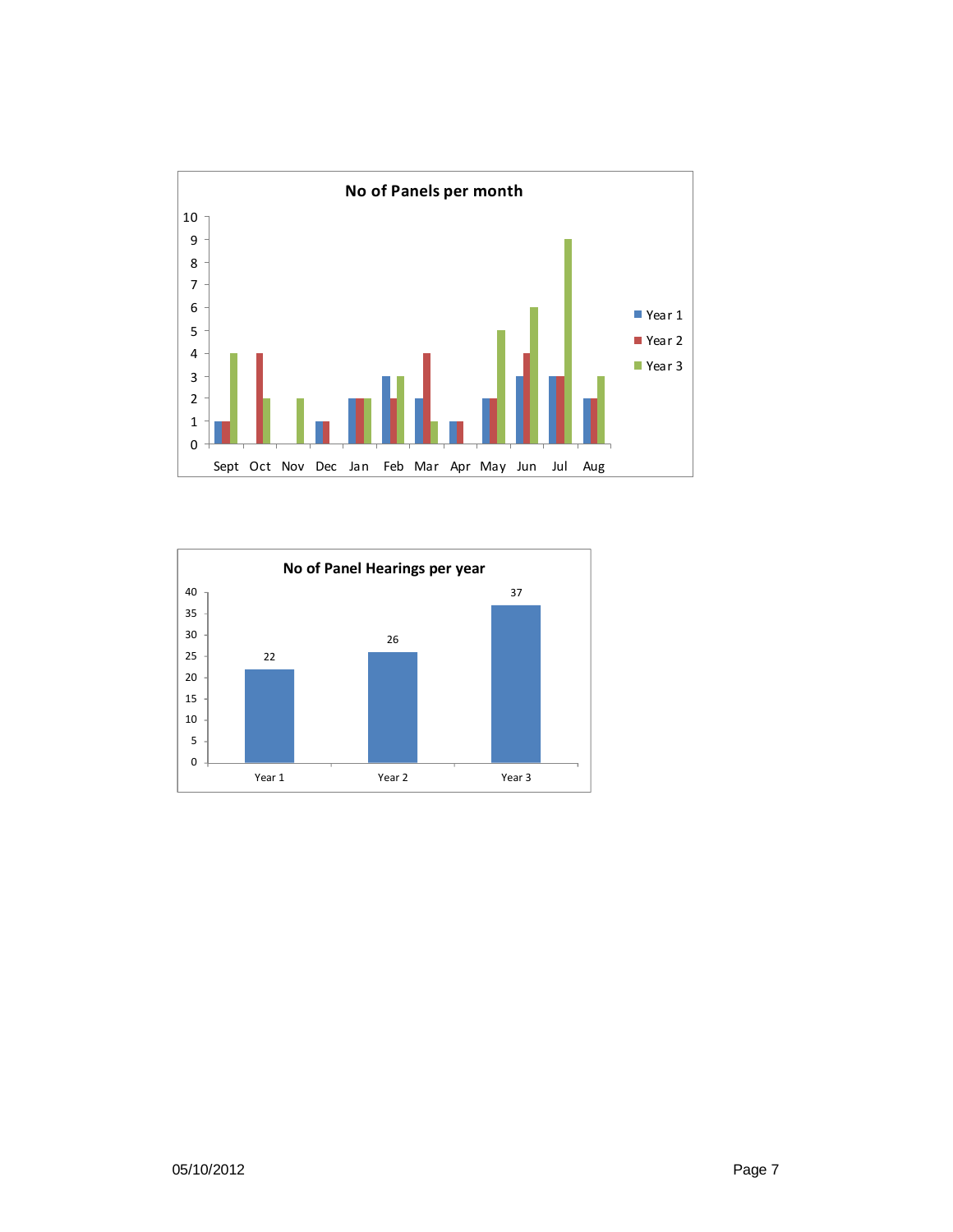### **Appeals from the ICC**

15. There have been five appeals against decisions of the ICC. Two related to decisions from 2010/11 which were considered this year:

- Applicant (Lincolnos Inn) adjourned unot yet decided.
- Applicant (Middle Temple) adjourned not yet decided

16. Three appeals have arisen from decisions during 2011/12:

- · Student (Middle Temple) considered 20 September 2011 ICC Decision upheld – appealed to the Visitors – appeal dismissed 14 June 2012
- · Applicant (Middle Temple) considered 31 October 2011 ICC decision overturned
- · Applicant (Middle Temple) considered 31 October 2011 ICC Decision upheld – appealed to the Visitors – appeal dismissed 8 March 2012

#### **Issues of concern that have risen during the year**

#### 17. Lay Members: expiry of term 31 August 2012:

The President of COIC and the four Treasurers have certified that they may all, except one, continue for the next 12 months.

#### 18. Working hours of secretariat

The workload of the ICC has increased year by year and our secretary, Linda de Klerk, has been over-stretched. During my term of office it was clear to me that her working hours needed to be expanded from 3 to 4 days per week, and I understand that it has now been formally agreed that she is to work an average of 4 days per week.

#### 19. Co-location of secretariat with BSB disciplinary organisation

We welcomed this change and are satisfied with the proposed new office facilities in Gray<sub><sup>os</sup> Inn.</sub>

#### 20. Screening Panels

We wish to retain one of the four under/Sub Treasurers as part of the ICC (particularly the screening panel) once the new Disciplinary Registrar has been appointed. They provide detailed knowledge of the Inns, their working practices, and general student circumstances which is very important to us, particularly as Under/Sub Treasurers are responsible for applicant and student well-being.

#### **Proposed ICC Rule Changes**

21. The ICC is proposing the following rule changes:

- ß Rules 7-11: on appointment/re-appointment of members, including Chair/Vice-Chair;
- Rule 16: on the Screening Panelos conduct of business;
- ß Rule 32: on Panel decisions;
- Rules 6, 9, 10, 22, 23: gender neutral language.

Details of the amendments as currently proposed are at Annex G.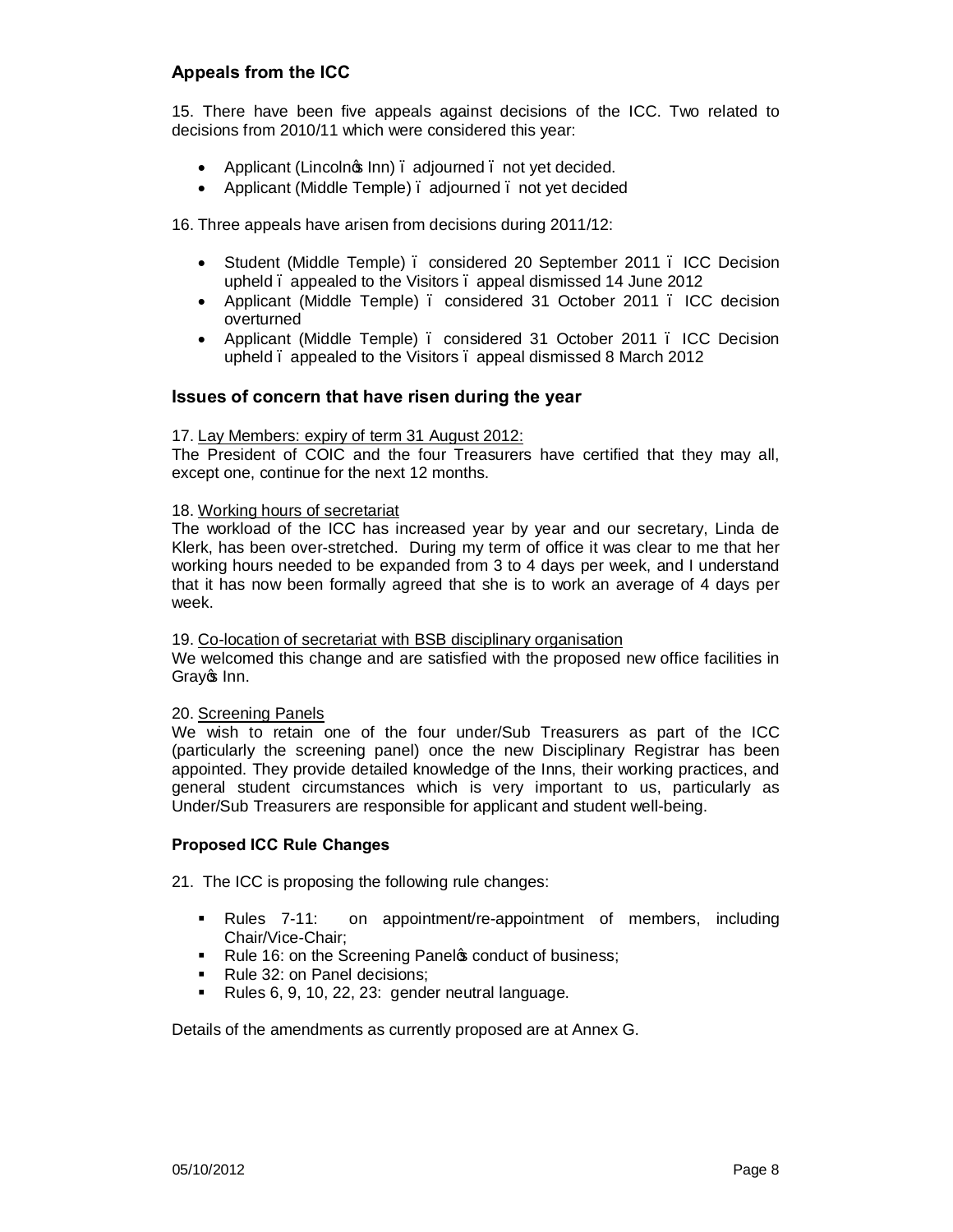### **SIGNATURE ON ORIGINAL**

**HHJ Jeff Blackett** Chair ICC

### **Annexes:**

- **A. List of current ICC members (barrister and lay)**
- **B. Lincoln's Inn referrals to ICC**
- **C. Inner Temple referrals to ICC**
- **D. Middle Temple referrals to ICC**
- **E. Gray's Inn referrals to ICC**
- **F. ICC financial report**
- **G. Proposed Changes to ICC Rules**
- **H. Example of poor English**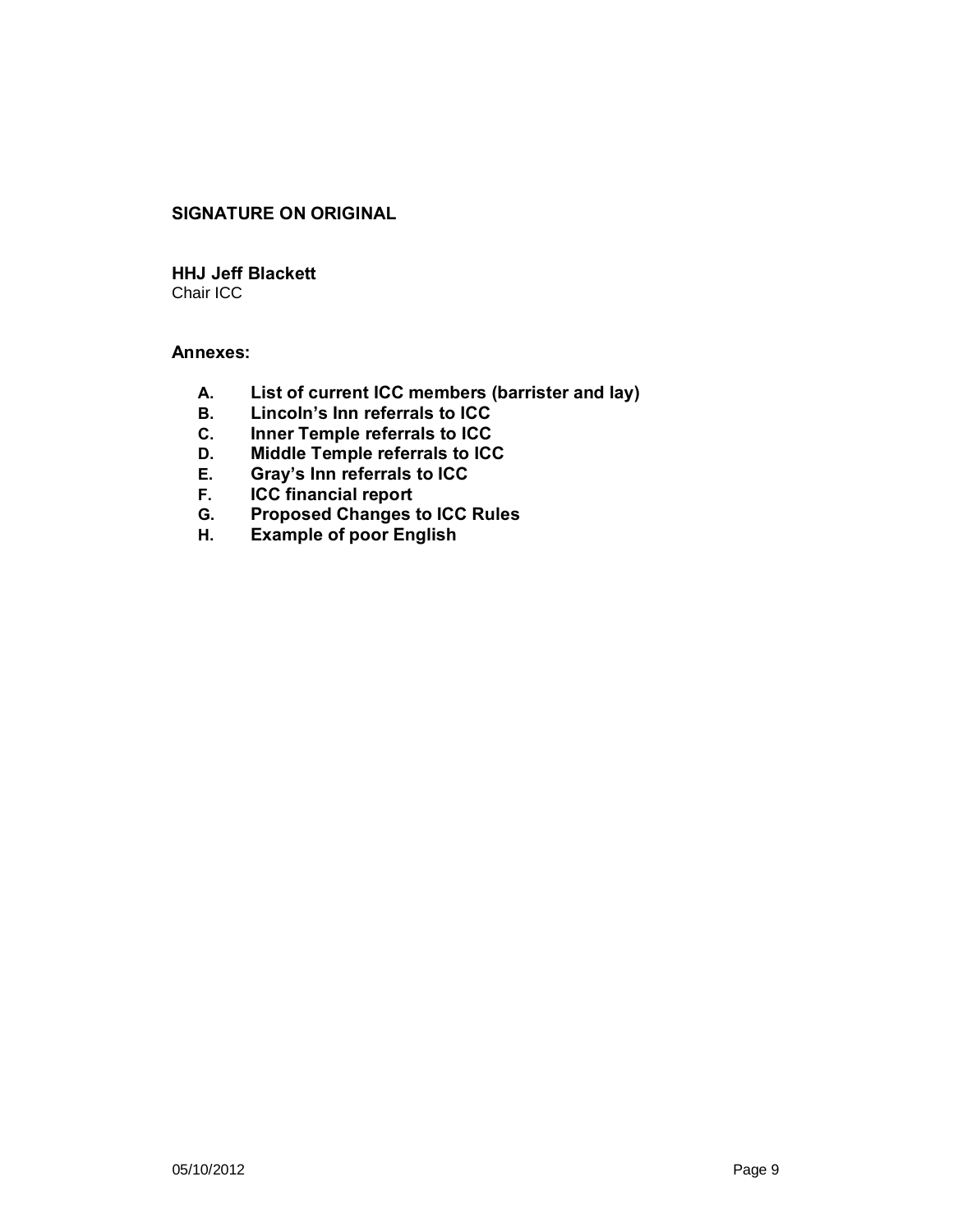# **Annex A**

| <b>Name</b>   | <b>Surname</b>        | <b>Title</b>      | Inn                               | <b>Chambers</b>          | <b>Panel</b>              |
|---------------|-----------------------|-------------------|-----------------------------------|--------------------------|---------------------------|
| Sean          | Hammond               | Esq               | $\mathsf{L}$                      | 2 Bedford Row            | <b>XXXX</b>               |
| Anand         | Beharrylal            | Esq               | $\overline{\mathsf{u}}$           | 15 Newbridge Street      | <b>XXXXXX</b>             |
| David         | Povall                | Esq               | $\overline{\mathsf{L}}$           | 23 Essex Street          | <b>XXXXXX</b>             |
| Gordon        | Catford               | Esq               | $\overline{\mathsf{L}}$           | <b>Crown Office</b>      | <b>XXXXXXX</b>            |
|               |                       |                   |                                   | Chambers                 |                           |
| Jonathan      | Klein                 | $\overline{E}$ sq | $\overline{\mathsf{L}}$           | Enterprise Chambers,     | <b>XXX</b>                |
|               |                       |                   |                                   | Leeds                    |                           |
| Margaret      | <b>Bickford-Smith</b> | $\overline{AC}$   | $\overline{\mathsf{I}\mathsf{T}}$ | Crown Office Row         | <b>XX</b>                 |
| David         | Streatfeild-James     | QC                | $\overline{\mathsf{I}\mathsf{T}}$ | <b>Atkin Chambers</b>    | <b>XXXX</b>               |
| <b>Daniel</b> | Matovu                | Esq               | $\overline{\mathsf{T}}$           | 2 Temple Gardens         | <b>XXXX</b>               |
| Karon         | Monaghan              | $\overline{AC}$   | $\overline{\mathsf{I}\mathsf{T}}$ | <b>Matrix Chambers</b>   | <b>XXX</b>                |
| Simon         | <b>Russell Flint</b>  | $\overline{AC}$   | IT                                | 23 Essex Street          | $\boldsymbol{\mathsf{x}}$ |
| Paul          | Spencer               |                   | MT                                | 3 Serjeantos Inn         | <b>XXXXXX</b>             |
| Heather       | Rogers                | $\overline{QC}$   | $\overline{MT}$                   | 54 Doughty Street        | <b>XXXXX</b>              |
|               |                       |                   |                                   | Chambers                 |                           |
| Jeremy        | Carter-Manning        | $\overline{AC}$   | MT                                | <b>Furnival Chambers</b> | <b>XXXX</b>               |
| Christopher   | Morcom                | $\overline{AC}$   | <b>MT</b>                         | <b>Hogarth Chambers</b>  | <b>XX</b>                 |
| Robert        | Jay                   | $\overline{QC}$   | <b>MT</b>                         | 39 Essex Street          |                           |
| Jeff          | <b>Blackett</b>       | <b>HHJ</b>        | $\overline{G}$                    | The Royal Courts of      | <b>XXX</b>                |
|               |                       |                   |                                   | Justice                  |                           |
| Nirmal        | Shant                 | $\overline{QC}$   | $\overline{GI}$                   | 1 High Pavement          | <b>XX</b>                 |
| Hodge         | <b>Malek</b>          | $\overline{AC}$   | $\overline{\mathsf{G}}$           | 4.5 Grays Inn            | <b>XXXX</b>               |
| Phillip       | <b>Baker</b>          | $\overline{QC}$   | $\overline{G}$                    | <b>Grays Inn Tax</b>     | <b>XXXXXXX</b>            |
|               |                       |                   |                                   | Chambers                 |                           |
| Timothy       | Young                 | $\overline{QC}$   | $\overline{\mathsf{G}}$           | 20 Essex Street          | $\pmb{\times}$            |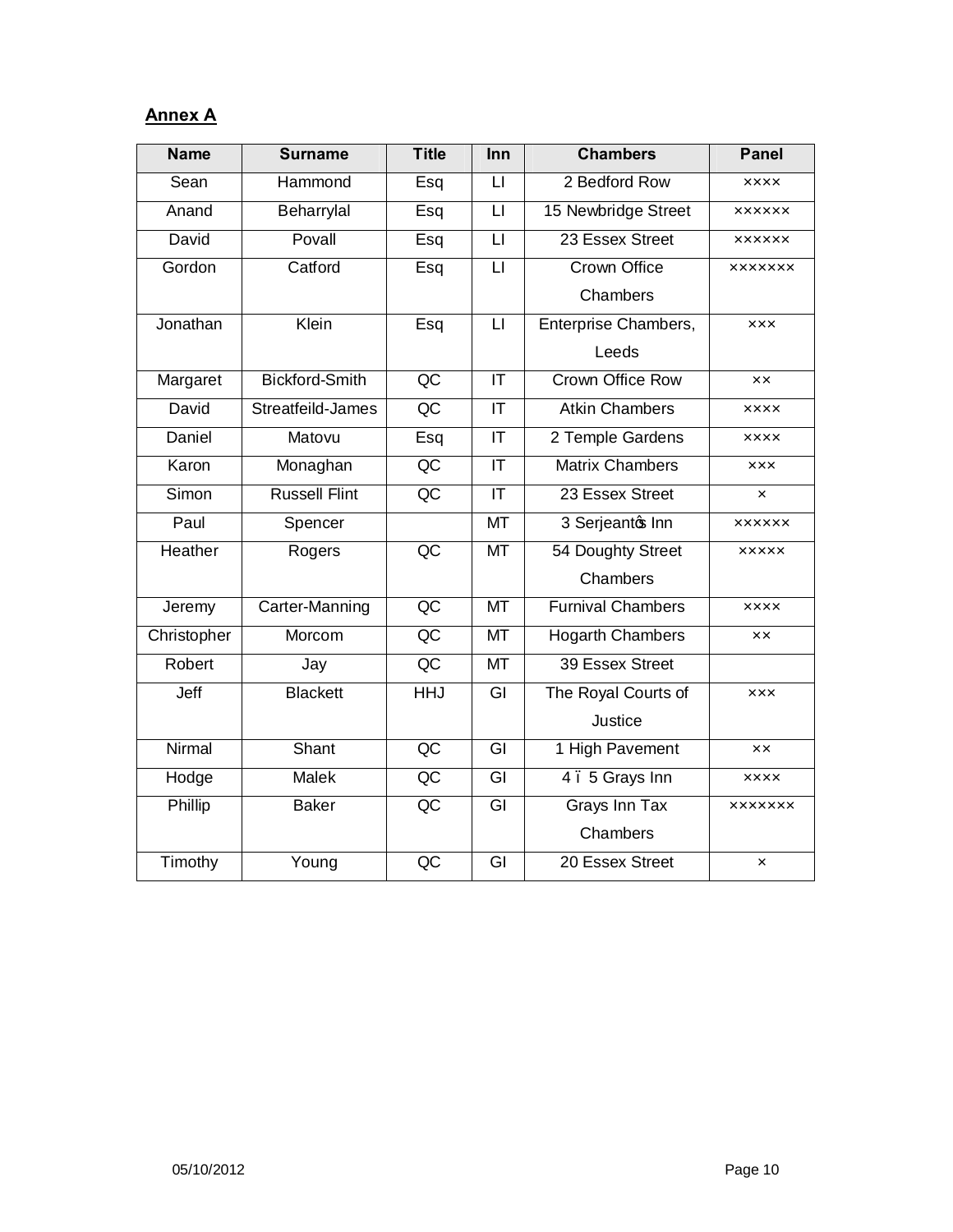| <b>Name</b>           | Panel         |
|-----------------------|---------------|
| Miss Beverley Brown   | хx            |
| Emir K Feisal Esq     | <b>XXXX</b>   |
| Ms Beryl Hobson       | xxx           |
| Ms Sophia J Lambert   | <b>XXXXXX</b> |
| Ms Hazelanne Lewis    | xxx           |
| Mr Roger W Lucking    | <b>XXXX</b>   |
| Sir David Madel       | xx            |
| Ms Lucy Melrose       | <b>XXXX</b>   |
| Ms Patricia Steel OBE | <b>XXXX</b>   |
| Ms Veronica Thompson  | ×х            |
| Professor Ken Young   | <b>XXX</b>    |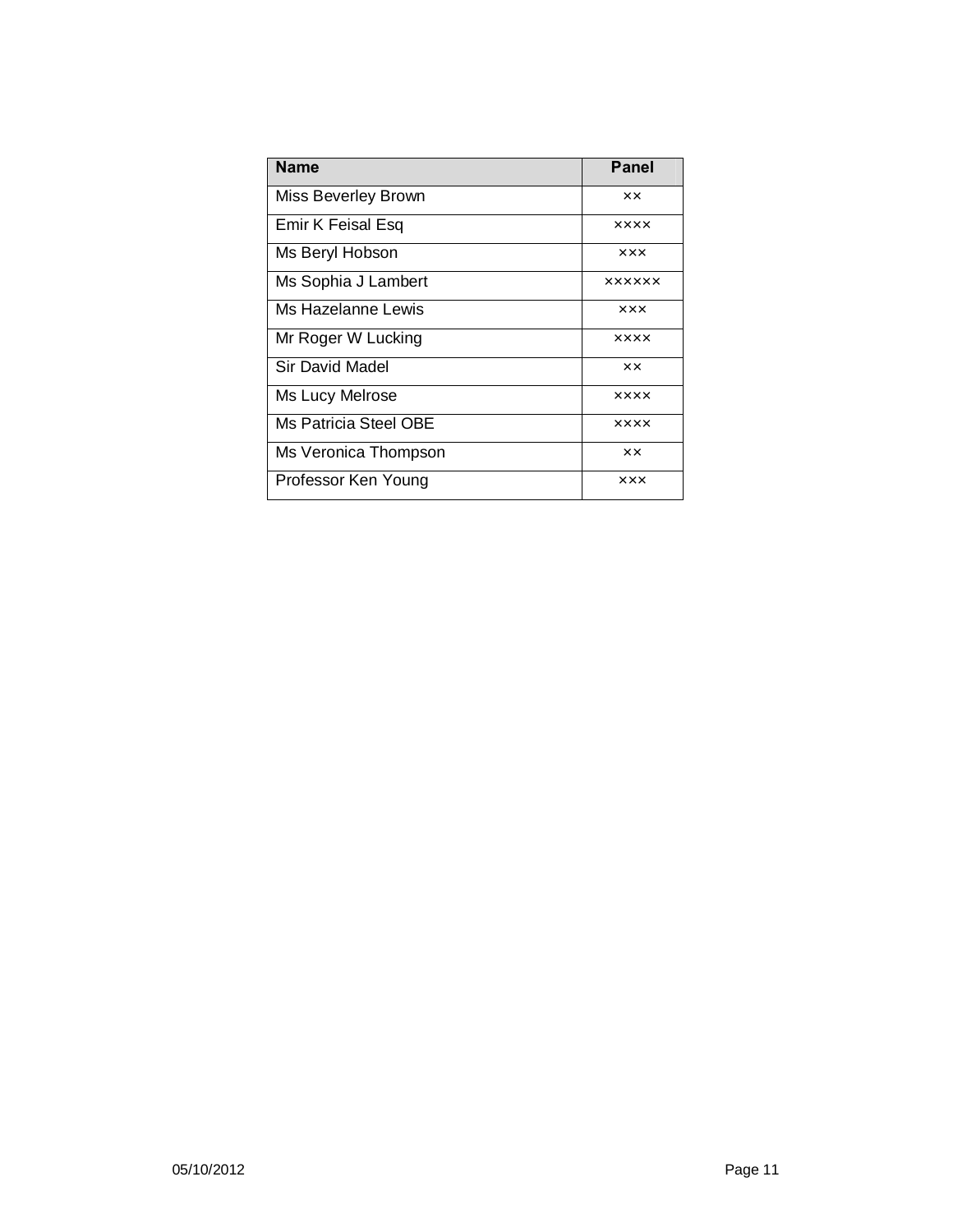# **ANNEX B**

## **LINCOLN'S INN – YEAR 3 (40)**

| App/Stu          | <b>Offence</b>                                              | Age at<br>offence | Age   | <b>Nat</b> | <b>Ethnicity</b> | <b>Sex</b>     | <b>SC Panel</b> |
|------------------|-------------------------------------------------------------|-------------------|-------|------------|------------------|----------------|-----------------|
| Applicant        | Academic Misconduct (2010)                                  | 19yrs             | 21yrs | 10         | 33               | $\overline{F}$ | 21/03/2012      |
| <b>Applicant</b> | Motor offence: Speeding X2<br>(2007 and 2008)               | 23yrs             | 28yrs | 31         | $\overline{31}$  | M              | 26/01/2012      |
| Applicant        | Penalty Fare - Failing to have a<br>Valid ticket (Jan 2005) | 20yrs             | 26yrs | 10         | 10               | M              | 15/06/2012      |
| Applicant        | Plagiarism (2010))                                          | 37yrs             | 39yrs | 10         | 31               | M              | 09/07/2012      |
| Applicant        | Bankruptcy (June 2005)                                      | 21yrs             | 28yrs | 10         | 10               | $\overline{M}$ | 11/05/2012      |
| Applicant        | Assault                                                     | 17yrs             | 31yrs | 10         | $\overline{21}$  | F              | 07/10/2011      |
| <b>Applicant</b> | Written Warning. Bicycled<br>through a red light (Dec 2010) | 33yrs             | 35yrs | 10         | 10               | $\overline{M}$ | 11/05/2012      |
| Applicant        | <b>Fixed Penalty Notice -</b><br>Shoplifting - (March 2008) | 17yrs             | 21yrs | 10         | $\overline{33}$  | F              | 15/06/2012      |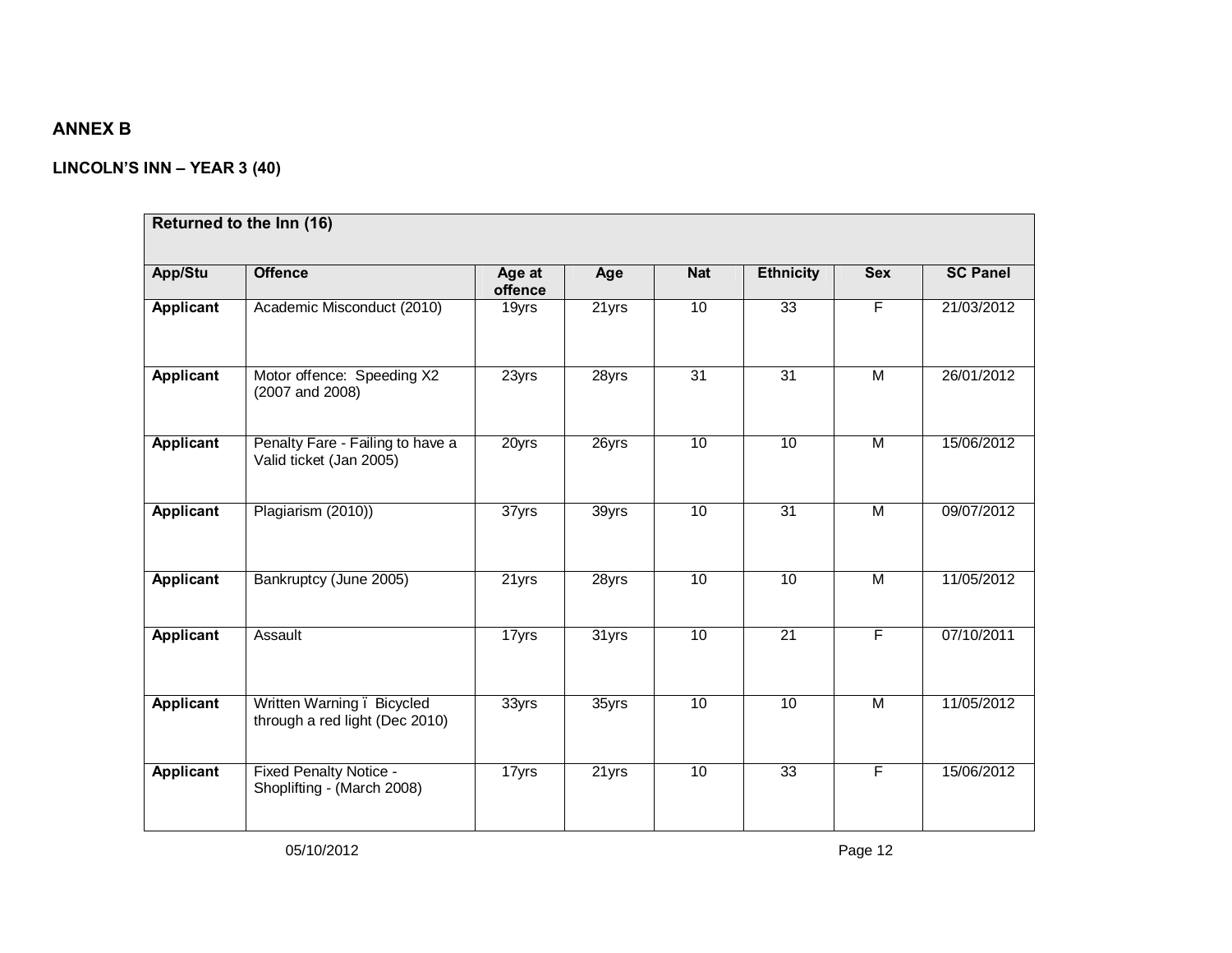| Returned to the Inn (16)                |                                                                                       |                   |       |                 |                  |                         |                 |
|-----------------------------------------|---------------------------------------------------------------------------------------|-------------------|-------|-----------------|------------------|-------------------------|-----------------|
| App/Stu                                 | <b>Offence</b>                                                                        | Age at<br>offence | Age   | <b>Nat</b>      | <b>Ethnicity</b> | <b>Sex</b>              | <b>SC Panel</b> |
| <b>Applicant</b>                        | Police Reprimand for using false<br>ID (2006)                                         | 17yrs             | 23yrs | 12              | $\overline{12}$  | F                       | 16/02/2012      |
| Applicant                               | Motor Offence: Speeding (1983,<br>1994, 1997)<br>Motor Offence: Drink Drive<br>(1983) | 18yrs             | 47yrs | 10              | 10               | M                       | 16/02/2012      |
| Applicant                               | <b>Caution for Common Assault</b><br>(January 2007)                                   | 32yrs             | 37yrs | $\overline{32}$ | $\overline{32}$  | $\overline{M}$          | 16/02/2012      |
| Applicant                               | Motor Offence: Driving without<br>due care and attention (May<br>2005                 | 44yrs             | 51yrs | $\overline{12}$ | $\overline{12}$  | $\overline{F}$          | 16/02/2012      |
| <b>Applicant</b>                        | Motor offence: Drink Driving                                                          | 20yrs             | 31yrs | 10              | 10               | $\overline{M}$          | 25/11/2011      |
| <b>Applicant</b>                        | Driving without Insurance (June<br>2011)                                              | 22yrs             | 23yrs | 10              | $\overline{32}$  | $\overline{\mathsf{M}}$ | 15/06/2012      |
| <b>Student</b>                          | Motor Offence: Driving through a<br>red light (May 2010)                              | 21yrs             | 23yrs | 10              | 10               | $\overline{F}$          | 16/02/2012      |
| <b>Transferring</b><br><b>Solicitor</b> | <b>Obtaining Property by Deception</b>                                                | 28yrs             | 48yrs | 10              | 31               | $\overline{M}$          | 16/02/2012      |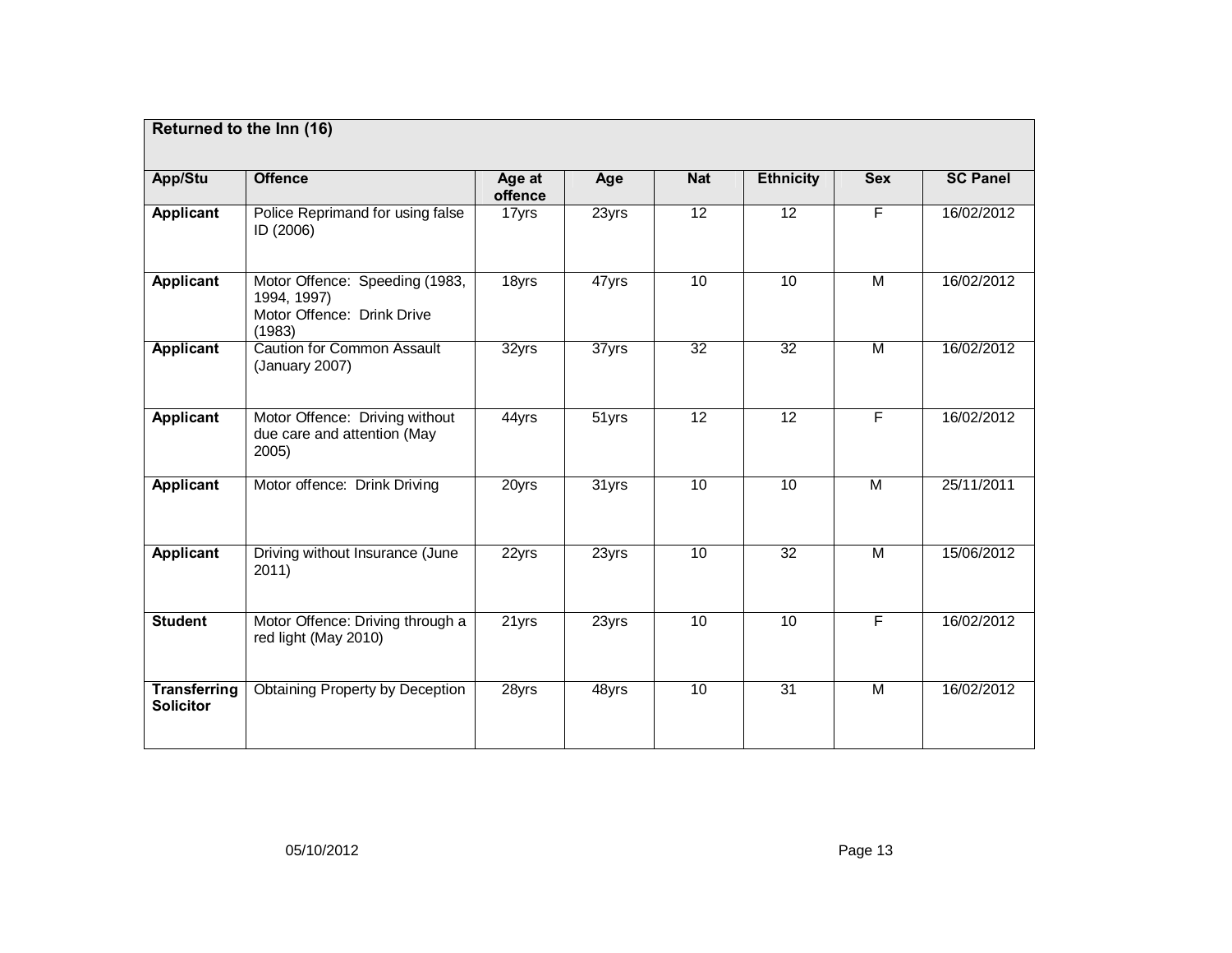|                  | Lincoln's Inn - Referred to a Panel (21)                                                                                     |                       |          |                 |             |                         |                 |                   |                                                                          |                  |
|------------------|------------------------------------------------------------------------------------------------------------------------------|-----------------------|----------|-----------------|-------------|-------------------------|-----------------|-------------------|--------------------------------------------------------------------------|------------------|
| App/Stu          | <b>Offence</b>                                                                                                               | Age at<br>offence     | Age      | <b>Nat</b>      | <b>Ethn</b> | <b>Gender</b>           | <b>Sc Panel</b> | <b>Panel Date</b> | <b>Sanction</b>                                                          | <b>Appeal</b>    |
| <b>Applicant</b> | Disbarment and<br>expulsion from<br>Lincolns' Inn<br>(disciplinary<br>offences from<br>1991 - 2002)                          | 55yrs                 | 65yrs    | 10              | 10          | M                       | 25/01/2012      | 29/02/2012        | *Not fit and<br>proper                                                   | Yes<br>Adjourned |
| <b>Applicant</b> | 10 counts of theft<br>and 14 counts of<br>converting criminal<br>property (Oct<br>2006).                                     | 20yrs                 | 26yrs    | $\overline{10}$ | 10          | $\overline{M}$          | 16/02/2012      | 22/02/2012        | *Not fit and<br>proper<br>(permitted to<br>reapply after<br>27 Oct 2016) | <b>No</b>        |
| <b>Applicant</b> | 1. ABH<br>2. Offensive<br>Conduct in Public<br>Place                                                                         | 17yrs<br>and<br>23yrs | $24$ yrs | 17              | 17          | F                       | 06/07/2011      | 15/07/2011        | *Not fit and<br>proper until<br>on or after<br>April 2012.               | $\overline{N}$   |
| <b>Student</b>   | Plagiarism                                                                                                                   | 22yrs                 | 23yrs    | 10              | 32          | $\overline{\mathsf{M}}$ | 11/05/2012      | 14/06/2012        | *Expulsion                                                               | $\overline{N}$   |
| <b>Student</b>   | Plagiarism                                                                                                                   | 22yrs                 | 23yrs    | 10              | 32          | F                       | 11/05/2012      | 14/06/2012        | Expulsion                                                                | <b>No</b>        |
| <b>Applicant</b> | Motor offence:<br>Driving a vehicle<br>without 3 party<br>insurance                                                          | 20yrs                 | 21yrs    | $\overline{10}$ | 32          | $\overline{M}$          | 19/05/2011      | 15/07/2011        | FAP RTI for<br>admission                                                 | <b>No</b>        |
| <b>Applicant</b> | Police Caution (2)<br>- Possession of<br>Cannabis (Oct<br>2007 and July<br>2009)                                             | 1.17yrs<br>2. 19yrs   | 22yrs    | 10              | 31          | $\overline{\mathsf{M}}$ | 11/05/2012      | 26/07/2012        | FAP RTI for<br>admission                                                 | <b>No</b>        |
| <b>Applicant</b> | Motor Offence:<br>Drink Driving (July<br>2011), failure to<br>provide a<br>specimen, using a<br>vehicle without<br>insurance | $21$ yrs              | 22yrs    | 10              | 10          | F                       | 21/03/2012      | 23/05/2012        | FAP RTI for<br>admission                                                 | $\overline{N}$   |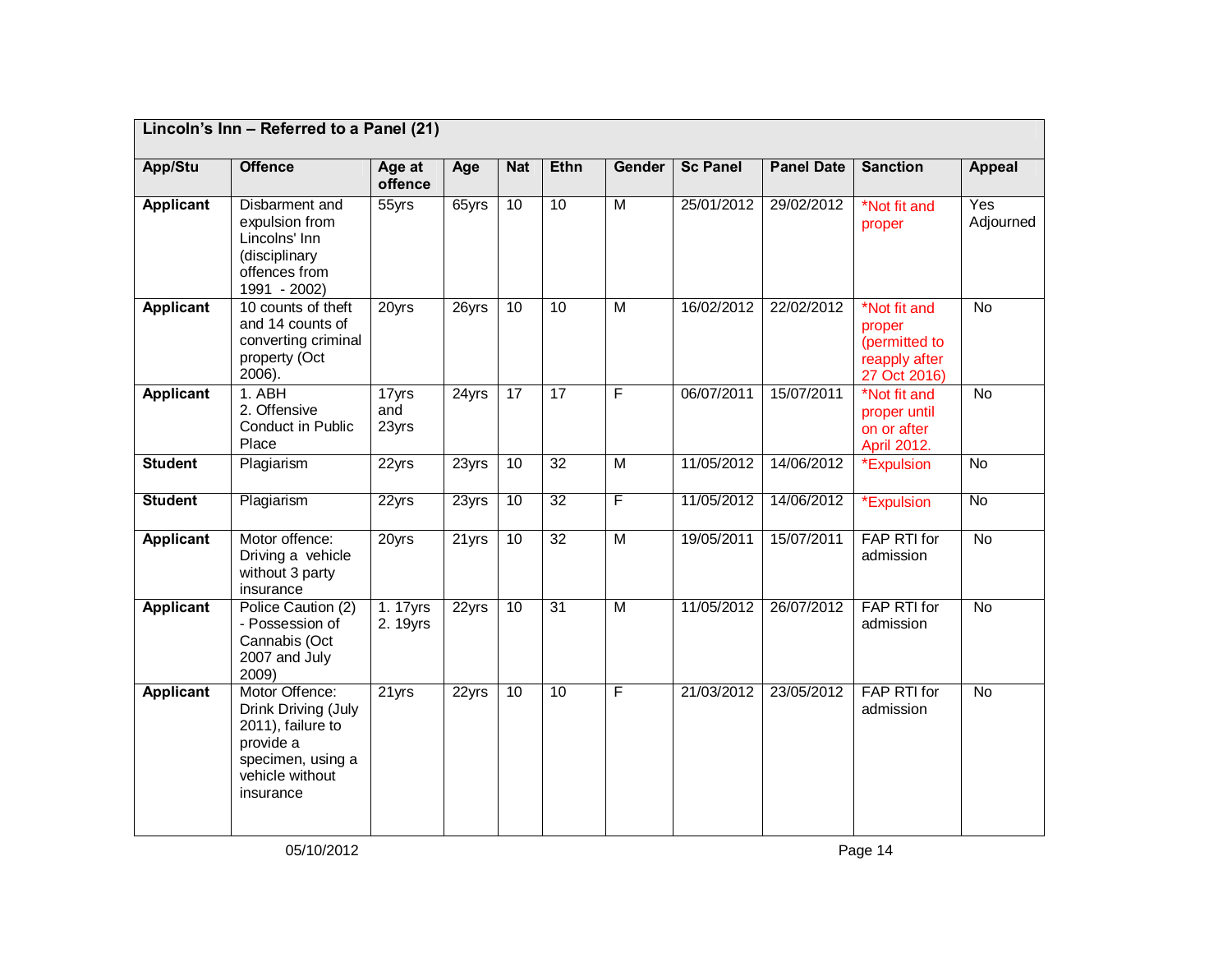|                  | Lincoln's Inn - Referred to a Panel (21)                                                                                                     |                      |                     |            |                 |                |                 |                   |                                 |                |
|------------------|----------------------------------------------------------------------------------------------------------------------------------------------|----------------------|---------------------|------------|-----------------|----------------|-----------------|-------------------|---------------------------------|----------------|
| App/Stu          | <b>Offence</b>                                                                                                                               | Age at<br>offence    | Age                 | <b>Nat</b> | <b>Ethn</b>     | <b>Gender</b>  | <b>Sc Panel</b> | <b>Panel Date</b> | <b>Sanction</b>                 | <b>Appeal</b>  |
| <b>Applicant</b> | <b>IVA (May 2010)</b>                                                                                                                        | 40yrs                | 42yrs               | 10         | 10              | $\overline{F}$ | 16/02/2012      | 28/03/2012        | FAP RTI for<br>admission        | $\overline{N}$ |
| <b>Applicant</b> | <b>Police Caution for</b><br>False<br>Representation<br>(June 2010)                                                                          | 22yrs                | 24yrs               | 10         | $\overline{22}$ | $\overline{F}$ | 11/05/2012      | 04/07/2012        | FAP RTI for<br>admission        | <b>No</b>      |
| <b>Applicant</b> | Motor Offence:<br>Drink Driving<br>(June 2010)                                                                                               | 21yrs                | 23yrs               | 10         | 10              | M              | 16/02/2012      | 28/03/2012        | FAP RTI for<br>admission        | $\overline{N}$ |
| <b>Applicant</b> | Breach of<br>Academic<br>regulations                                                                                                         | 21yrs                | 22yrs               | 10         |                 | $\overline{F}$ | 07/10/2011      | 17/11/2011        | FAP RTI for<br>admission        | <b>No</b>      |
| <b>Applicant</b> | Caution:<br>Possession of a<br>quantity of<br>Cocaine (Nov<br>2008)                                                                          |                      | $\overline{38}$ yrs | 10         | 10              | $\overline{M}$ | 07/10/2011      | 27/10/2001        | FAP RTI for<br>admission        | <b>No</b>      |
| <b>Applicant</b> | 1. Conviction for<br>Assault<br>occasioning Actual<br><b>Bodily Harm</b><br>(August 1995)<br>2. Motor Offence:<br>Drink Drive (Sept<br>1998) | 1. 20yrs<br>2. 23yrs | 37yrs               | 10         | 31              | M              | 21/03/2012      | 24/05/2012        | FAP RTI for<br>admission        | <b>No</b>      |
| <b>Applicant</b> | Disciplinary (July<br>1995)                                                                                                                  | 32yrs                | 49yrs               | 10         | 10              | $\overline{F}$ | 16/02/2012      | 15/02/2012        | FAP RTI for<br>admission        | $\overline{N}$ |
| <b>Applicant</b> | <b>Mental Health</b><br><b>Issues</b>                                                                                                        | Ongoing              | 27yrs               | 10         | 10              | $\overline{F}$ | 21/03/2012      | 16/05/210         | FAP RTI for<br>admission        | $\overline{N}$ |
| <b>Applicant</b> | Drink Drive (June<br>2011)                                                                                                                   | 21yrs                | 22yrs               | 10         | 10              | M              | 11/05/2012      | 27/06/2012        | <b>FAP RTI for</b><br>admission | $\overline{N}$ |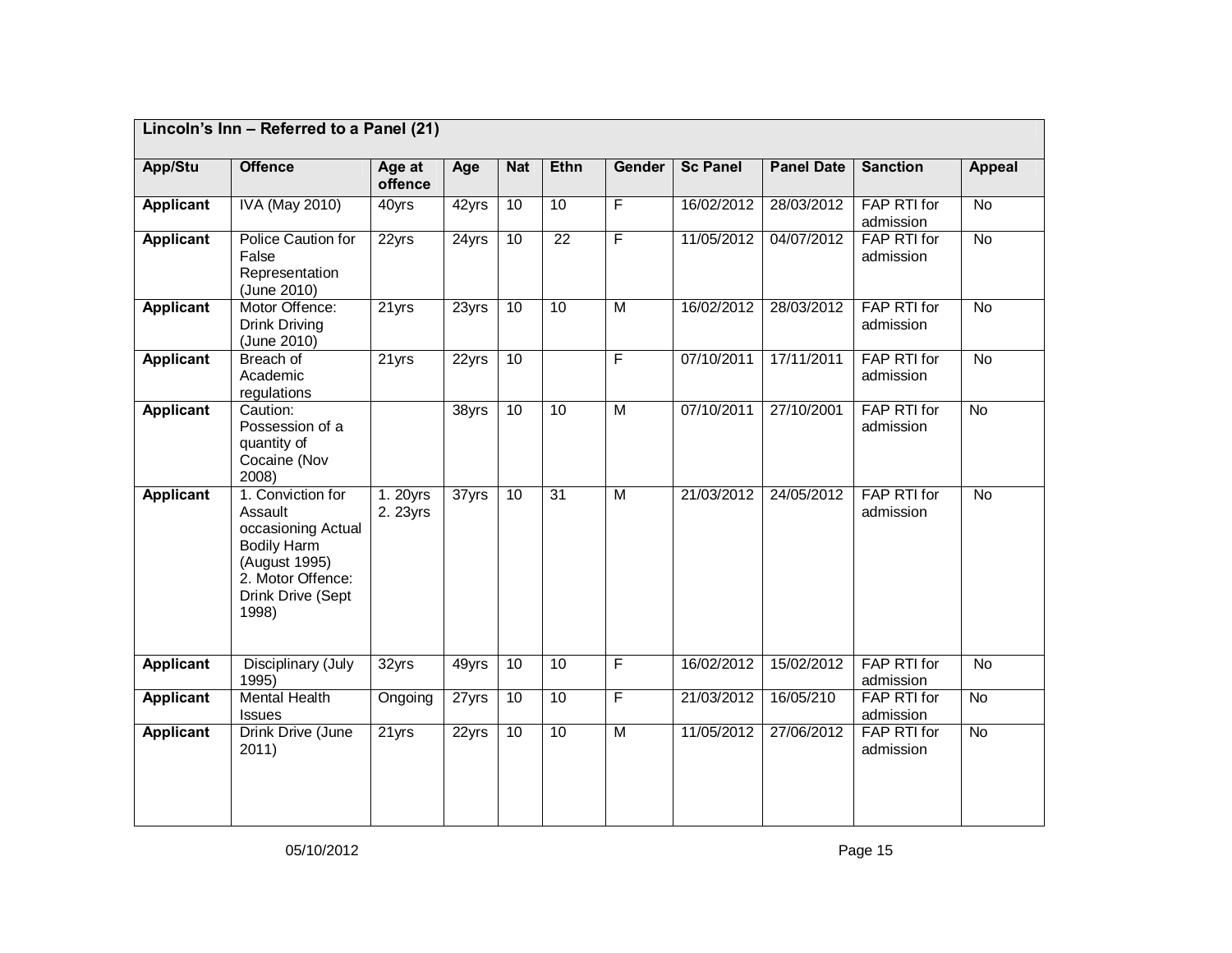|                | Lincoln's Inn - Referred to a Panel (21)                                                       |                      |       |            |             |               |                 |                               |                                                  |               |
|----------------|------------------------------------------------------------------------------------------------|----------------------|-------|------------|-------------|---------------|-----------------|-------------------------------|--------------------------------------------------|---------------|
| App/Stu        | <b>Offence</b>                                                                                 | Age at<br>offence    | Age   | <b>Nat</b> | <b>Ethn</b> | <b>Gender</b> | <b>Sc Panel</b> | <b>Panel Date</b>             | <b>Sanction</b>                                  | <b>Appeal</b> |
| Applicant      | Penalty Fare (2) -<br>Not having Made<br>Valid Oyster<br>payment (May<br>2010 and Jan<br>2011) | 1. 20yrs<br>2. 22yrs | 22yrs | 10         | 21          | F             | 11/05/2012      | 18/07/2012                    | FAP RTI for<br>admission                         | <b>No</b>     |
| <b>Student</b> | <b>Bankruptcy Order</b><br>(April 2011)                                                        | 32yrs                | 33yrs | 10         | 33          | м             | 11/05/2012      | 18/07/2012                    | Advised 89<br>(a)                                | <b>No</b>     |
| <b>Student</b> | Reprimand for<br>Battering (March<br>2005)<br>Warning for Theft<br>(July 2005)                 | 15yrs                | 22yrs | 10         | 31          | M             | 21/01/2011      | 29/02/2012                    | Advised 89<br>(a)                                | <b>No</b>     |
| <b>Student</b> | Plagiarism                                                                                     | 23yrs                | 24yrs | 10         | 14          | м             | 21/01/2011      | 31/03/2011<br>&<br>29/09/2011 | Advised and<br>Reprimanded<br>89 (a) & 89<br>(b) | <b>No</b>     |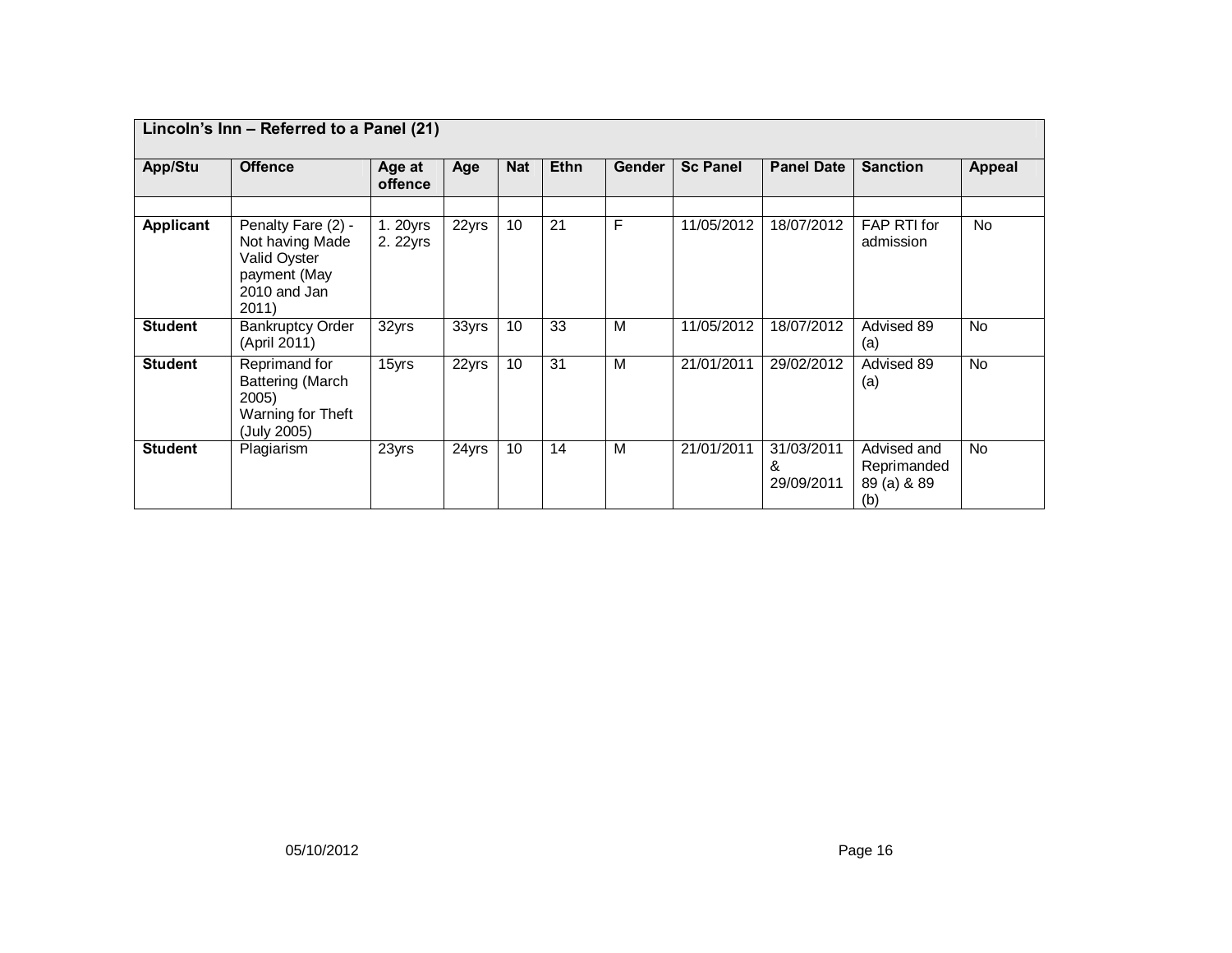# **ANNEX C**

# **INNER TEMPLE – YEAR 3 (30)**

|                  | Inner Temple - Returned to the Inn (15)                                                                                                                                                                          |                               |       |            |                  |                |                 |
|------------------|------------------------------------------------------------------------------------------------------------------------------------------------------------------------------------------------------------------|-------------------------------|-------|------------|------------------|----------------|-----------------|
| App/Stu          | <b>Offence</b>                                                                                                                                                                                                   | Age at<br>offence             | Age   | <b>Nat</b> | <b>Ethnicity</b> | Gender         | <b>Sc Panel</b> |
| <b>Applicant</b> | 1. Excess Speed (Oct 2005)<br>2.0bstructing Police (Jan 2008)<br>3. Failing to Report Accident (Jan 2008)<br>4. Driving without due Care and Attention<br>(Jan 2008)<br>5 No Vehicle Test Certificate (Jan 2008) | 1.32yrs<br>$2 - 4 -$<br>35yrs | 39yrs | 10         | 10               | M              | 15/06/2012      |
| <b>Applicant</b> | Theft, obtaining goods by deception.                                                                                                                                                                             | 26yrs                         | 42yrs | 10         | $\overline{10}$  | F              | 25/11/2011      |
| <b>Applicant</b> | Motor offence: Drink Drive (2000),<br>Speeding (x2) (2003)                                                                                                                                                       | 23yrs                         | 35yrs | 10         | 10               | $\overline{F}$ | 26/01/2012      |
| Applicant        | Going equipped for Burglary (Jan 1995)<br>Aggravated car Theft (May 1995)<br>Driving without due care and attention (May<br>1995)                                                                                | 17yrs                         | 34yrs | 10         | 10               | M              | 11/05/2012      |
| Applicant        | <b>IVA (Oct 2007)</b>                                                                                                                                                                                            | 23yrs                         | 28yrs | 10         | 10               | F.             | 11/05/2012      |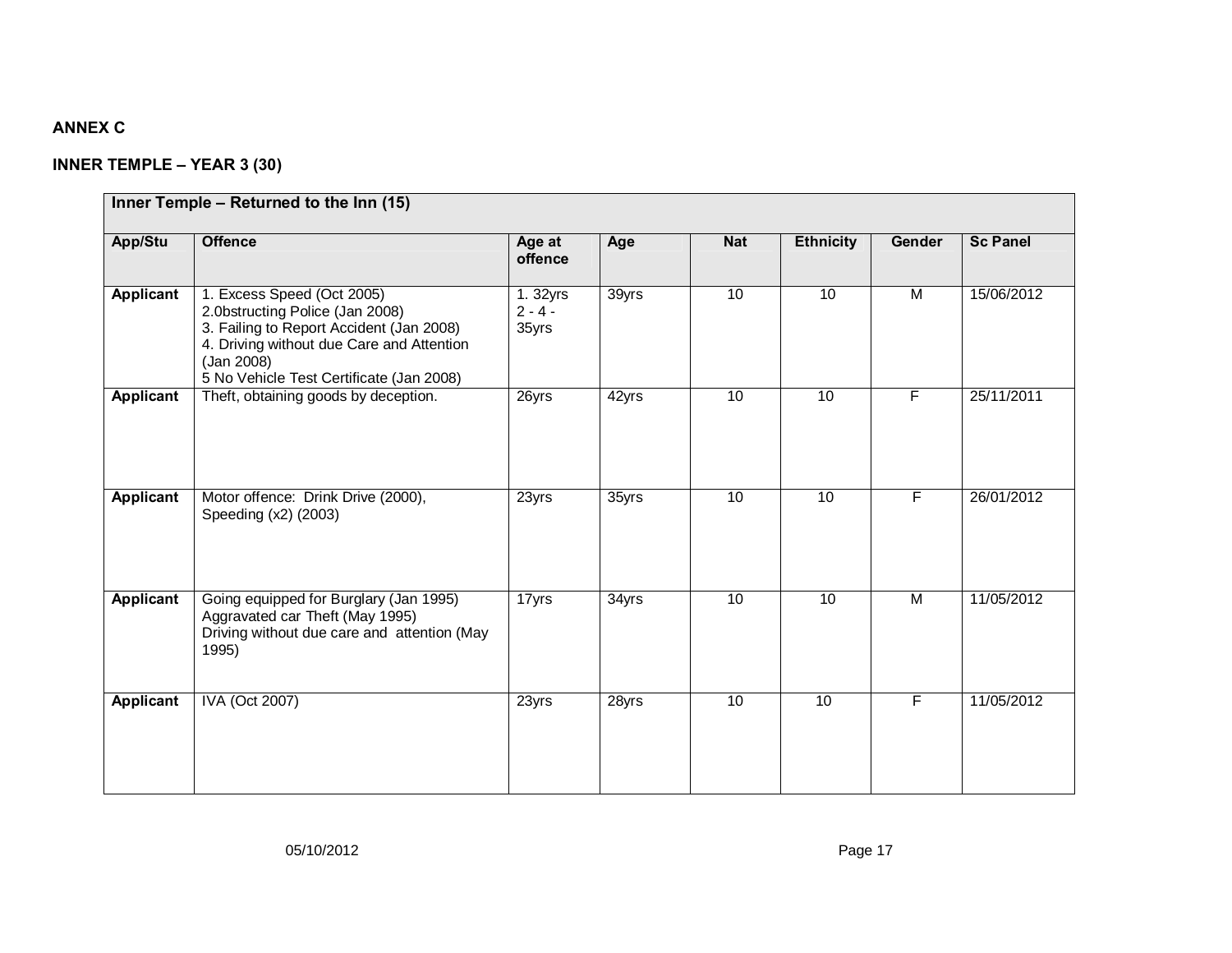|                  | Inner Temple - Returned to the Inn (15)                                                            |                   |                 |            |                  |                         |                            |
|------------------|----------------------------------------------------------------------------------------------------|-------------------|-----------------|------------|------------------|-------------------------|----------------------------|
| App/Stu          | <b>Offence</b>                                                                                     | Age at<br>offence | Age             | <b>Nat</b> | <b>Ethnicity</b> | Gender                  | <b>Sc Panel</b>            |
| <b>Applicant</b> | Motor Offence: Speeding (approx 1992)                                                              | 19yrs             | 39yrs           | 10         | 10               | F                       | 16/02/2012                 |
| <b>Applicant</b> | Bankruptcy (August 2003)                                                                           | 40yrs             | 49yrs           | 10         | 10               | $\overline{\mathsf{M}}$ | 25/11/2011                 |
| <b>Applicant</b> | Shoplifting (2003)                                                                                 | 15yrs             | 23yrs           | 10         | 16               | $\overline{F}$          | 09/07/2012                 |
| <b>Applicant</b> | Common Assault (May 2007)                                                                          | 16yrs             | 21yrs           | 10         | 10               | F                       | 21/03/2012                 |
| <b>Student</b>   | Failure to comply with traffic light (Nov 2011)                                                    | 38yrs             | 39yrs           | 10         | 31               | $\overline{\mathsf{M}}$ | 15/06/2012                 |
| <b>Student</b>   | Penalty Notice. Using Disorderly behaviour<br>(Sept 1997)                                          | 11yrs             | 26yrs           | 10         | 10               | $\overline{\mathsf{M}}$ | 15/06/2012                 |
| <b>Student</b>   | Drink Drive. Failing to provide specimen<br>(Aug 2011)<br>Disqualification from driving (Nov 2011) | $\overline{34}$   | $\overline{35}$ | 10         | 10               | $\overline{M}$          | 11/05/2101 &<br>09/07/2012 |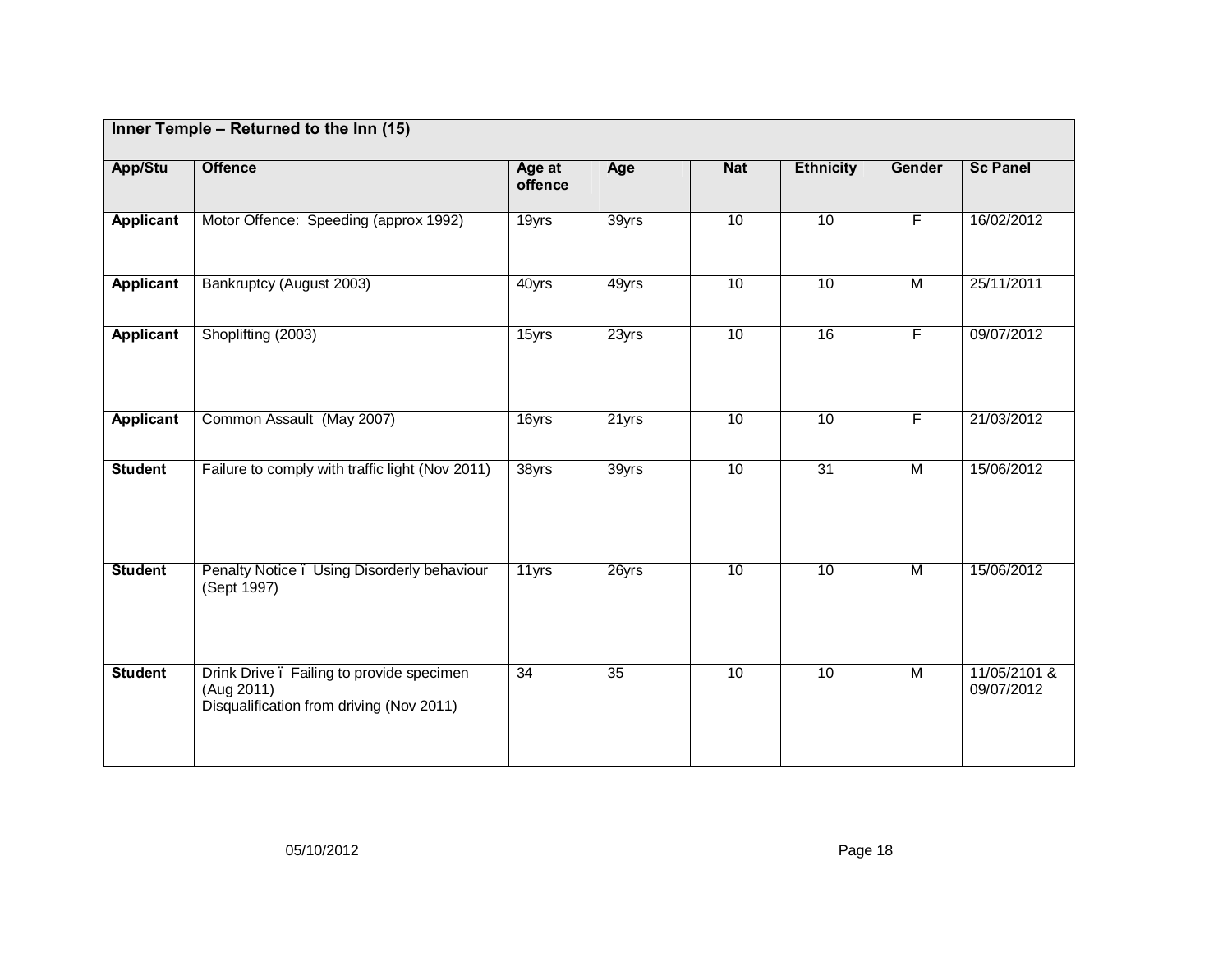|                  | Inner Temple - Returned to the Inn (15)                                          |                   |       |            |                  |        |                 |
|------------------|----------------------------------------------------------------------------------|-------------------|-------|------------|------------------|--------|-----------------|
| App/Stu          | <b>Offence</b>                                                                   | Age at<br>offence | Age   | <b>Nat</b> | <b>Ethnicity</b> | Gender | <b>Sc Panel</b> |
| <b>Student</b>   | Travelling on the railway without a valid ticket<br>(2007)                       | 18yrs             | 22yrs | 10         | 32               | F      | 16/02/2012      |
| <b>Trans Sol</b> | Drink Drive (Dec 1998)<br>Motor offence: Disqualified from driving (Mar<br>1989) | $17 + yrs$        | 47yrs | 10         | 10               | M      | 16/02/2012      |
| <b>Trans Sol</b> | Motor Offence. Driving without due care and<br>attention                         | $17 + yrs$        | 49yrs | 10         | 10               | M      | 16/02/2012      |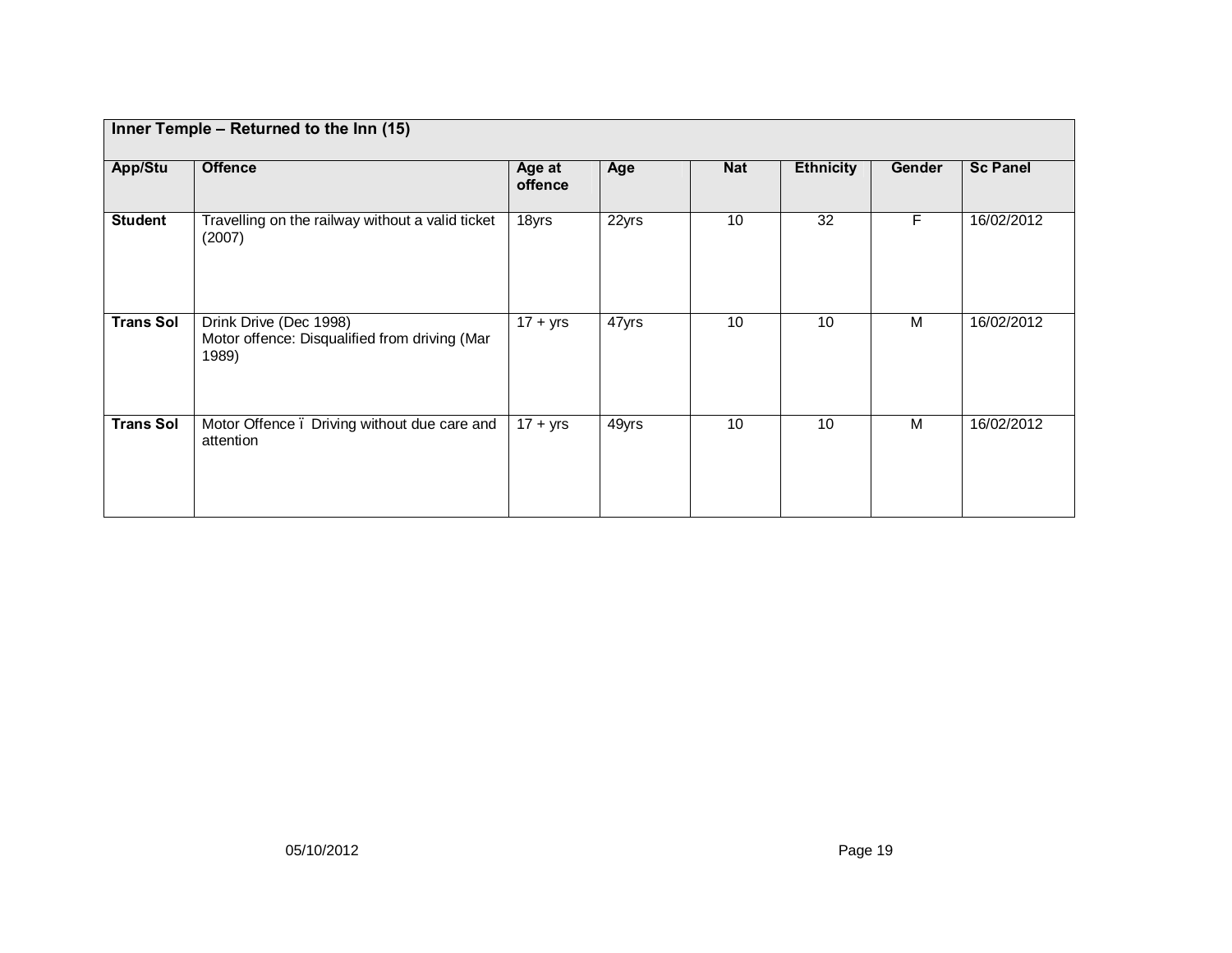|                  | Inner Temple - Referred to an ICC Panel (15)                                                                                                                                                                                                                                 |                   |       |            |                  |        |                 |                               |                                                                                                               |               |
|------------------|------------------------------------------------------------------------------------------------------------------------------------------------------------------------------------------------------------------------------------------------------------------------------|-------------------|-------|------------|------------------|--------|-----------------|-------------------------------|---------------------------------------------------------------------------------------------------------------|---------------|
| App/<br>Stu      | <b>Offence</b>                                                                                                                                                                                                                                                               | Age at<br>offence | Age   | <b>Nat</b> | <b>Ethnicity</b> | Gender | <b>Sc Panel</b> | <b>Panel</b>                  | <b>Disposal</b>                                                                                               | <b>Appeal</b> |
| <b>Applicant</b> | 1. Kidnapping (2) (1997)<br>2. Causing Harm (2)<br>(Oct 1997)<br>3. Possession of an un-<br>licensed firearm (2) (Oct<br>1997)<br>4. Possession of<br>ammunition (2)<br>5. Causing Damage and<br>disruptive behaviour and<br>(Oct 1997)<br>6. Other less offences in<br>1998 | 30yrs             | 45yrs | 10         | $\overline{33}$  | M      | 25/01/2012      | 30/05/2012<br>&<br>09/07/2012 | *Not Fit and<br>Proper                                                                                        | No            |
| <b>Applicant</b> | 1. Caution for Battery<br>(May 2010)<br>2. Impaired Fitness to<br>Practice - Medical<br>Committee                                                                                                                                                                            | 22yrs             | 24yrs | 10         | 30               | M      | 09/07/2012      | 00/8/2012                     | *Not Fit and<br>Proper - but<br>that he be<br>permitted to<br>reapply for<br>admission<br>after two<br>years. | <b>TBC</b>    |
| Applicant        | Using a False<br>1.<br>Instrument (x10) (April<br>2009)<br>2. Obtaining a<br>pecuniary advantage for<br>self by deception (x2)<br>(April 2009)                                                                                                                               | 24yrs             | 27yrs |            |                  | M      | 09/07/2012      | 15/08/2012                    | <b>TBC</b>                                                                                                    | <b>No</b>     |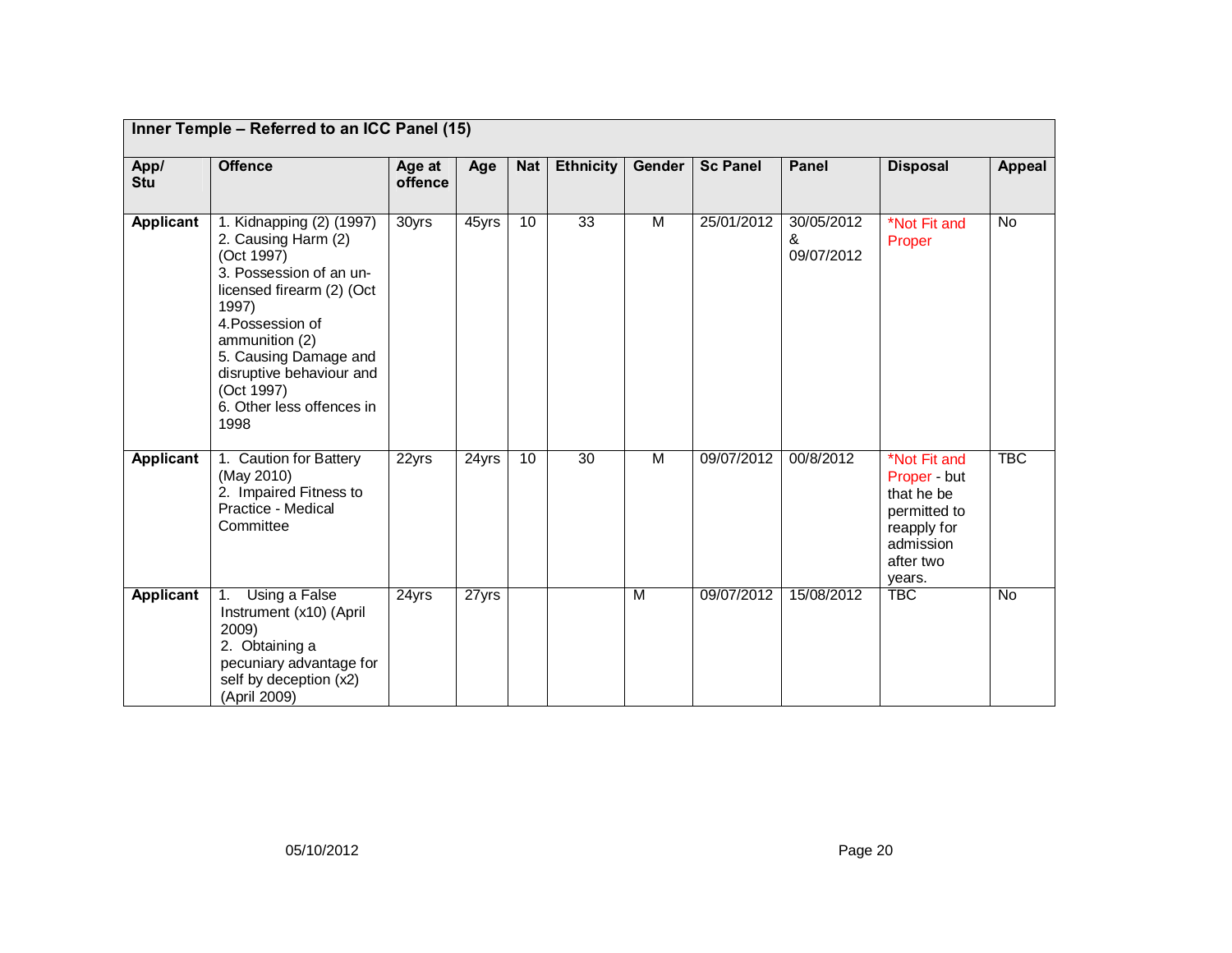|                    | Inner Temple - Referred to an ICC Panel (15)                                                                                   |                   |                 |                 |                  |                |                 |              |                                 |                |
|--------------------|--------------------------------------------------------------------------------------------------------------------------------|-------------------|-----------------|-----------------|------------------|----------------|-----------------|--------------|---------------------------------|----------------|
| App/<br><b>Stu</b> | <b>Offence</b>                                                                                                                 | Age at<br>offence | Age             | <b>Nat</b>      | <b>Ethnicity</b> | Gender         | <b>Sc Panel</b> | <b>Panel</b> | <b>Disposal</b>                 | <b>Appeal</b>  |
| <b>Student</b>     | 1. Failure to declare a<br>conviction to the Inn (x2)<br>2. Holding himself out to<br>be a qualified barrister<br>(BTR 84b vi) | 46yrs             | $47$ yrs        | $\overline{10}$ | 10               | $\overline{M}$ | 25/11/2011      | 26/01/2011   | *Expulsion                      | $\overline{N}$ |
| <b>Student</b>     | Offering and Advertising<br>to supply immigration<br>advice and services<br>contrary to Section 92b<br>1AA 199                 | 23yrs             | 25yrs           | 10              | $\overline{21}$  | F              | 24/11/2011      | 29/09/2012   | <b>Expulsion</b>                | <b>No</b>      |
| <b>Applicant</b>   | <b>ABH (May 2000)</b>                                                                                                          | 18                | $\overline{30}$ | $\overline{10}$ | 31               | $\overline{M}$ | 25/11/2011      | 12/01/2012   | FAP RTI for<br>admission        | $\overline{N}$ |
| Applicant          | 2 offences under s106 of<br>the Representation of<br>the People Act (Sept<br>2007)                                             | 30yrs             | 33yrs           | $\overline{10}$ | 23               | F              | 11/05/2012      | 11/07/2012   | FAP RTI for<br>admission        | <b>No</b>      |
| <b>Applicant</b>   | Attempt to obtain<br>property by deception<br>$(x2)$ (2007)                                                                    | 19yrs             | 24yrs           | 10              | 12               | F              | 09/07/2012      | 02/08/2012   | <b>FAP RTI for</b><br>admission | <b>No</b>      |
| Applicant          | Persistently Soliciting a<br>Woman for Prostitution<br>or Cause<br>Annoyance/Nuisance to<br>Others (June 2007)                 | 20yrs             | 24yrs           | 10              | 31               | M              | 11/05/2012      | 26/07/2012   | FAP RTI for<br>admission        | <b>No</b>      |
| Applicant          | Non-Molestation Orders                                                                                                         | 36yrs             | 36yrs           | $\overline{10}$ | $\overline{12}$  | M              | 14/07/2011      | 07/09/2011   | FAP RTI for<br>admission        | <b>No</b>      |
| Applicant          | Common Assault (March<br>2008)                                                                                                 | 34yrs             | 42<br>yrs       | 10              | $\overline{22}$  | M              | 11/05/2012      | 27/06/2012   | FAP RTI for<br>admission        | <b>No</b>      |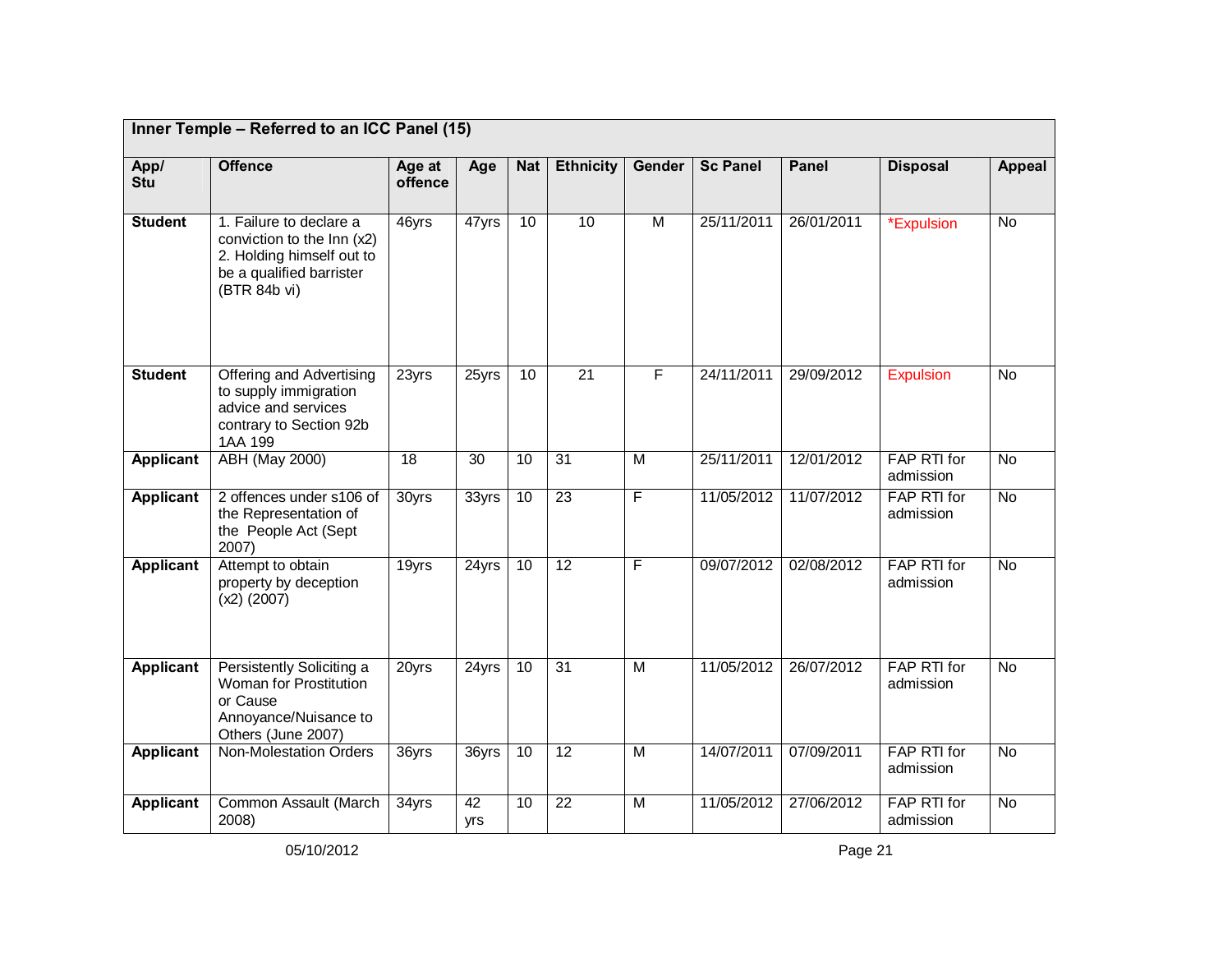|                | Inner Temple - Referred to an ICC Panel (15)                                                             |                   |                     |            |                  |                |                 |                           |                                                                                                                                                                                           |                |
|----------------|----------------------------------------------------------------------------------------------------------|-------------------|---------------------|------------|------------------|----------------|-----------------|---------------------------|-------------------------------------------------------------------------------------------------------------------------------------------------------------------------------------------|----------------|
| App/<br>Stu    | <b>Offence</b>                                                                                           | Age at<br>offence | Age                 | <b>Nat</b> | <b>Ethnicity</b> | Gender         | <b>Sc Panel</b> | Panel                     | <b>Disposal</b>                                                                                                                                                                           | <b>Appeal</b>  |
|                |                                                                                                          |                   |                     |            |                  |                |                 |                           |                                                                                                                                                                                           |                |
| <b>Student</b> | Public Disorder (2009)                                                                                   | 26yrs             | 29yrs               | 10         | $\overline{31}$  | M              | 14/09/2011      | 13/10/2011                | Advised 89 (a)                                                                                                                                                                            | No             |
| <b>Student</b> | Driving a motor vehicle<br>without insurance (2009)<br>County Judgement                                  | 33yrs             | $\overline{36}$ yrs | 10         | 10               | F              | 21/03/2012      | 09/05/2012<br>&02/07/2012 | Postponement<br>of Call until<br>after January<br>at the earliest<br>and after she<br>has provided<br>evidence to<br>the Inner<br>Temple that<br>she has fully<br>discharged<br>the fine. | $\overline{N}$ |
| <b>Student</b> | 1. Motor Offence:<br>Driving without<br>Insurance (July 2011)<br>2. Motor Offence: Drink<br>Drive (2011) | 22yrs             | 23yrs               | 10         | $\overline{10}$  | M              | 25/11/2011      | 12/01/2012                | Fit and Proper<br>to be Called                                                                                                                                                            | $\overline{N}$ |
| <b>Student</b> | Disciplinary (March<br>2012)                                                                             | 39yrs             | 39yrs               | 10         | 31               | $\overline{M}$ | 11/05/2012      | 28/06/2012                | <b>Non</b><br>attendance at<br>Panel - to be<br>seen in Year 4                                                                                                                            | <b>No</b>      |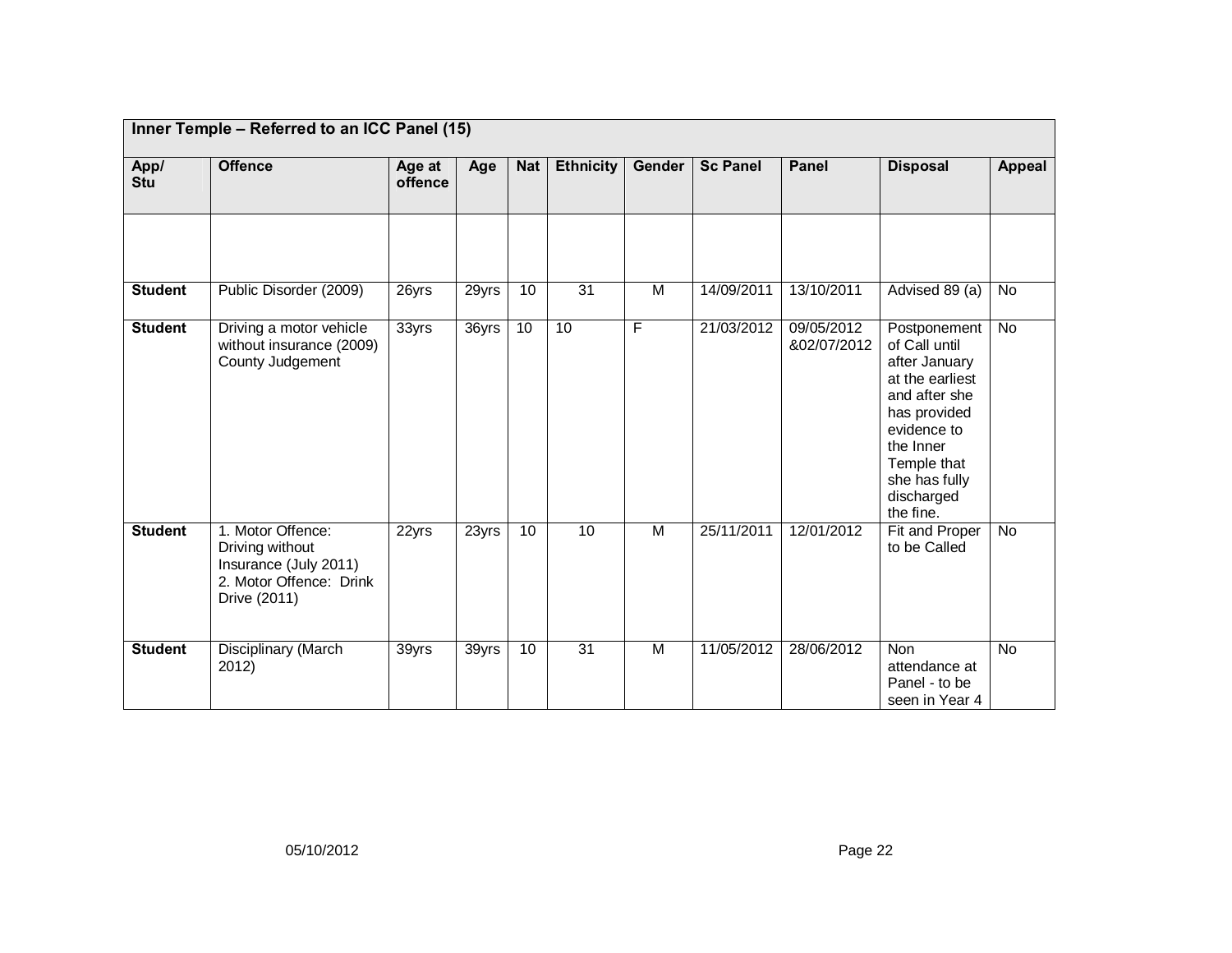## **ANNEX D**

# **MIDDLE TEMPLE – YEAR 3 (25)**

| <b>Surname</b>   | <b>Offence</b>                                                                                | Age at<br>offence      | Age   | <b>Nat</b> | <b>Ethnicity</b> | Gender         | <b>Sc Panel</b> |
|------------------|-----------------------------------------------------------------------------------------------|------------------------|-------|------------|------------------|----------------|-----------------|
| Applicant        | Police Caution - Possession of Controlled<br>Substance, namely Class B, cannabis (Feb 2003)   | 23yrs                  | 32yrs | 10         | 10               | $\overline{F}$ | 15/06/2012      |
| <b>Applicant</b> | Plagiarism (2008)                                                                             | 28yrs                  | 32yrs | 10         | 31               | F              | 26/01/2012      |
|                  | Criminal Damage (1977)                                                                        | 16yrs                  | 51yrs | 10         |                  | M              | 11/05/2012      |
| <b>Applicant</b> | Involvement in political protests in the 1980's                                               | approx<br>30yrs<br>ago | 45yrs | 10         | 10               | F              | 09/07/2012      |
| Applicant        | Drink Drive (July 2006)                                                                       | 23yrs                  | 29yrs | 10         | 10               | $\overline{M}$ | 09/07/2012      |
| Applicant        | Bankruptcy (May 1998) (discharged 2001)<br>Criminal Damage ) 1994)                            | $\overline{2}$ 1 yrs   | 39yrs | 10         | 10               | $\overline{M}$ | 26/01/2012      |
| Applicant        | 1. Theft (June 2004)<br>2. Assault by beating (April 2005)<br>3. Criminal Damage (April 2006) |                        |       | 10         | 10               | F              | 15/06/2012      |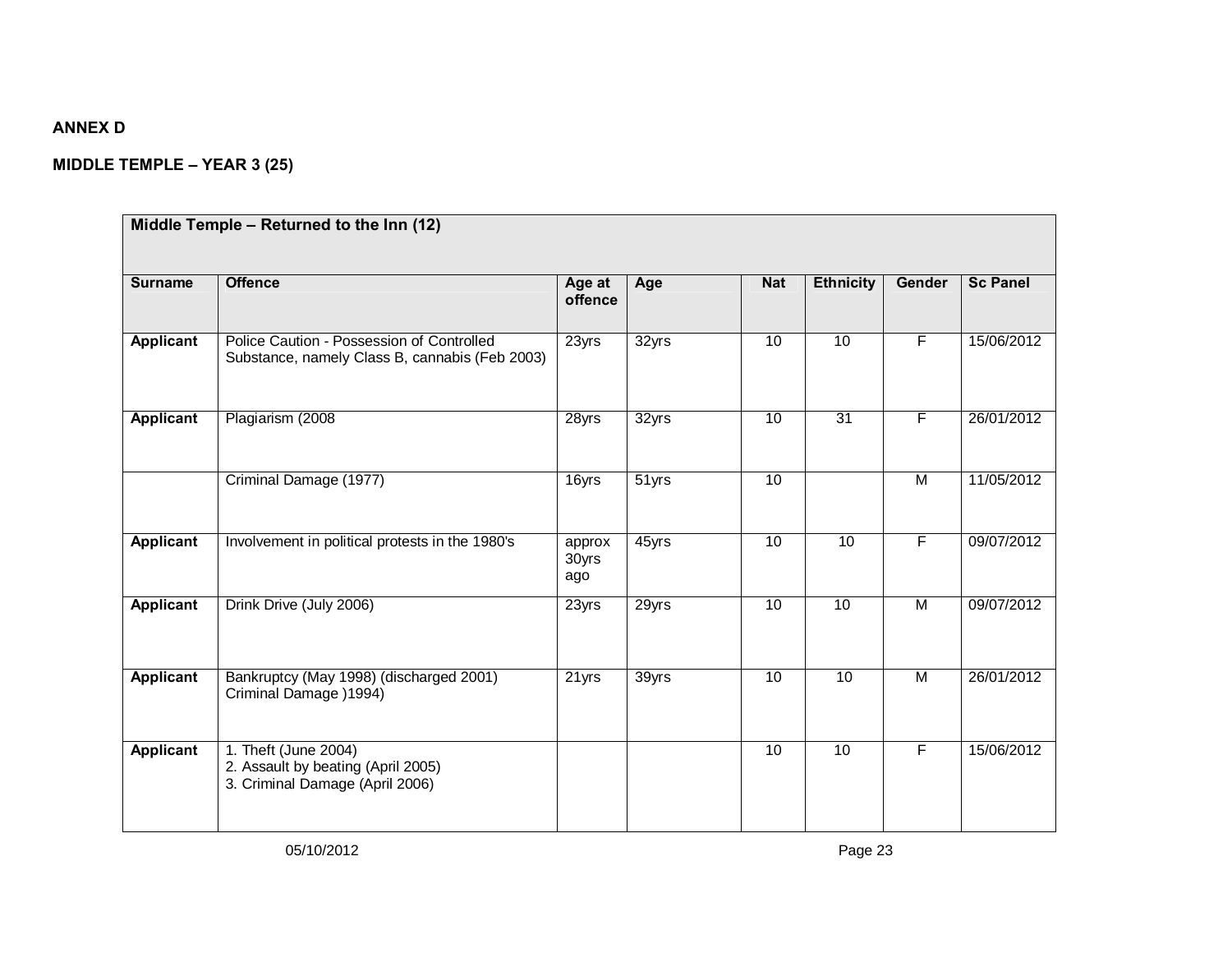| Middle Temple - Returned to the Inn (12) |                                                                                                    |                   |        |            |                  |        |                 |  |
|------------------------------------------|----------------------------------------------------------------------------------------------------|-------------------|--------|------------|------------------|--------|-----------------|--|
| <b>Surname</b>                           | <b>Offence</b>                                                                                     | Age at<br>offence | Age    | <b>Nat</b> | <b>Ethnicity</b> | Gender | <b>Sc Panel</b> |  |
| <b>Applicant</b>                         | Theft - Shoplifting (2005)                                                                         | 13yrs             | 20yrs  | 10         | 10               | F      | 11/05/2012      |  |
| Applicant                                | Police Caution - Possession of Controlled<br>Substance, namely Class B, methedrone (April<br>2011) | 20yrs             | 21yrs  | 10         | 10               | M      | 15/06/2012      |  |
| <b>Student</b>                           | Caution: Possession of Class B drug (2006)                                                         | 19yrs             | 25yrs  | 10         | 10               | M      | 11/05/2012      |  |
| <b>Student</b>                           | Motor Offence: Driving unsupervised without full<br>licence                                        | 40yrs             | 47yrs  | 10         | 14               | F      | 07/10/2011      |  |
| <b>Trans Sol</b>                         | Motor Offence: Drink Drive<br>Driving whilst disqualified (1998)                                   | 25yrs             | 39rysr | 10         | 10               | M      | 21/03/2012      |  |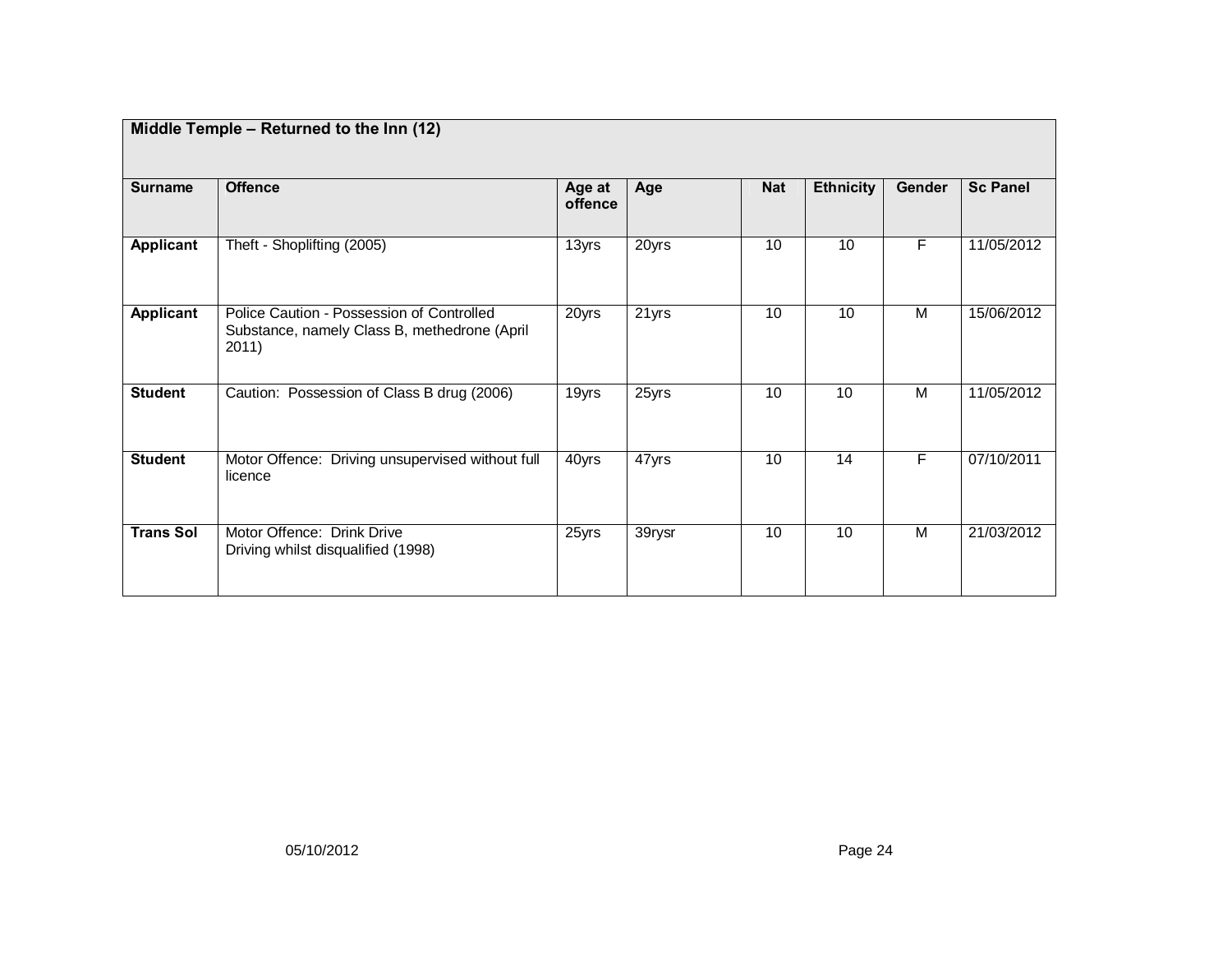|                  | Middle Temple - Referred to a Panel (13)                                                                                                                                                                                   |                      |       |            |                  |                         |                 |            |                          |                                  |
|------------------|----------------------------------------------------------------------------------------------------------------------------------------------------------------------------------------------------------------------------|----------------------|-------|------------|------------------|-------------------------|-----------------|------------|--------------------------|----------------------------------|
| <b>Surname</b>   | <b>Offence</b>                                                                                                                                                                                                             | Age at<br>offence    | Age   | <b>Nat</b> | <b>Ethnicity</b> | Gender                  | <b>Sc Panel</b> | Panel      | <b>Disposal</b>          | <b>Appeal</b>                    |
| Applicant        | 1. Supplying a controlled drug (Feb 1990)<br>2. Possessing a controlled drug (Feb<br>1990)<br>3. Obtaining property by deception(x3)<br>(Feb 1990)<br>4. Resist/obstruct constable (May 2001)<br>Common Assault (Aug 2005) | 28yrs &<br>39yrs     | 50yrs | 10         | 10               | $\overline{F}$          | 16/02/2012      | 28/03/2012 | *Not fit and<br>proper   | Yes -<br><b>ICC</b><br>Adjourned |
| <b>Applicant</b> | Defaults & County Judgements (2005)                                                                                                                                                                                        | 32yrs                | 39yrs | 10         | $\overline{22}$  | $\overline{F}$          | 09/07/2012      | 02/08/2012 | FAP RTI for<br>admission | <b>No</b>                        |
| Applicant        | Possession of an offensive weapon (Dec<br>2009)                                                                                                                                                                            | 19yrs                | 22yrs | 10         |                  | $\overline{\mathsf{M}}$ | 11/05/2012      | 12/07/2012 | FAP RTI for<br>admission | $\overline{N}$                   |
| <b>Applicant</b> | Debt Relief Order (Sept 2009)                                                                                                                                                                                              | 30yrs                | 33yrs | 10         |                  | M                       | 09/07/2012      | 15/08/2012 | FAP RTI for<br>admission | <b>No</b>                        |
| Applicant        | Death by Dangerous Driving (Oct 2006)                                                                                                                                                                                      | 17yrs                | 23yrs | 10         | 10               | $\overline{M}$          | 11/05/2012      | 01/08/2012 | FAP RTI for<br>admission | <b>No</b>                        |
| Applicant        | Money Laundering x3 (Feb 2005)<br>2. Having in Possession anything<br>reasonably suspected of being<br>stolen/unlawfully obtained and not giving<br>satisfactory account of x 4 (Feb 2005)                                 | 17yrs                | 24yrs | 10         |                  | F                       | 11/05/2012      | 19/07/2012 | FAP RTI for<br>admission | $\overline{N}$                   |
| <b>Applicant</b> | 1. Possession of a prohibitive weapon<br>(pepper spray) (May 2007)<br>2. Non Disclosure (Nov 2011)                                                                                                                         | 1. 18yrs<br>2. 22yrs | 23yrs | 10         |                  | M                       | 11/05/2012      | 04/07/2012 | FAP RTI for<br>admission | No                               |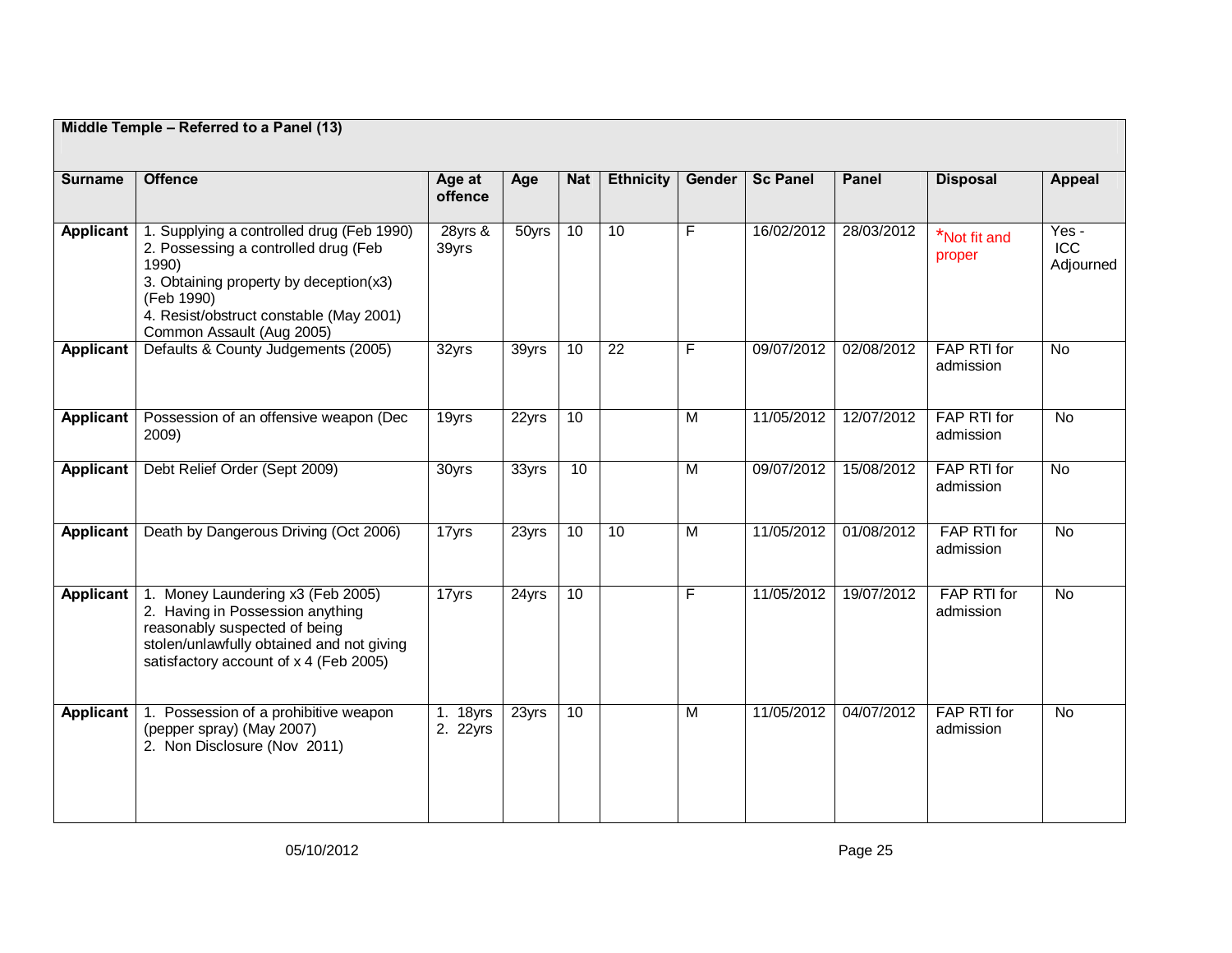|                  | Middle Temple - Referred to a Panel (13)                                                                                    |                                            |                     |            |                  |                         |                 |              |                                                                                           |                |
|------------------|-----------------------------------------------------------------------------------------------------------------------------|--------------------------------------------|---------------------|------------|------------------|-------------------------|-----------------|--------------|-------------------------------------------------------------------------------------------|----------------|
| <b>Surname</b>   | <b>Offence</b>                                                                                                              | Age at<br>offence                          | Age                 | <b>Nat</b> | <b>Ethnicity</b> | Gender                  | <b>Sc Panel</b> | <b>Panel</b> | <b>Disposal</b>                                                                           | <b>Appeal</b>  |
| <b>Applicant</b> | 1. Using threatening, abusive, insulting<br>words or behaviour x2 (1982, 1985)<br>2. ABH x3 (1983)<br>3. Drink Drive (1997) | 1. 17yrs,<br>20yrs<br>2. 18yrs<br>3. 32yrs | 47yrs               | 10         | 10               | $\overline{\mathsf{M}}$ | 21/03/2012      | 06/06/2012   | FAP RTI for<br>admission                                                                  | <b>No</b>      |
| Applicant        | Driving a Motor Vehicle when Alcohol<br>above the Legal Limit (Oct 2008)                                                    | 20yrs                                      | 23yrs               | 10         | 10               | $\overline{\mathsf{M}}$ | 11/05/2012      | 18/07/2012   | FAP RTI for<br>admission                                                                  | $\overline{N}$ |
| <b>Student</b>   | Fraud                                                                                                                       | 23yrs                                      | 24yrs               | 10         | 33               | $\overline{M}$          | 06/07/2012      | 07/09/2012   | Advised 89 (a)                                                                            | No.            |
| <b>Student</b>   | Possession of Class A drug namely<br>Cocaine                                                                                | 35yrs                                      | $\overline{3}8$ yrs | 10         | 10               | $\overline{M}$          | Email           | 27/10/2011   | Advised 89 (a)                                                                            | <b>No</b>      |
| <b>Student</b>   | Caution: Common Assault                                                                                                     | 23yrs                                      | 22yrs               | 10         | $\overline{21}$  | $\overline{M}$          | 06/07/2011      | 15/09/2011   | Postponement<br>of Call (89c)<br>one year from<br>date of offence<br>(17 January<br>2012) | No.            |
| <b>Student</b>   | 1. Bankruptcy (May 2005)<br>2. Non Disclosure (Jan 2011)                                                                    | 42 & 47<br>yrs                             | 48yrs               | 10         | 10               | F                       | 11/05/2012      | 25/07/2012   | Postponement<br>of Call (89c)<br>Not eligible for<br>Call before 1<br>August 2014         | <b>No</b>      |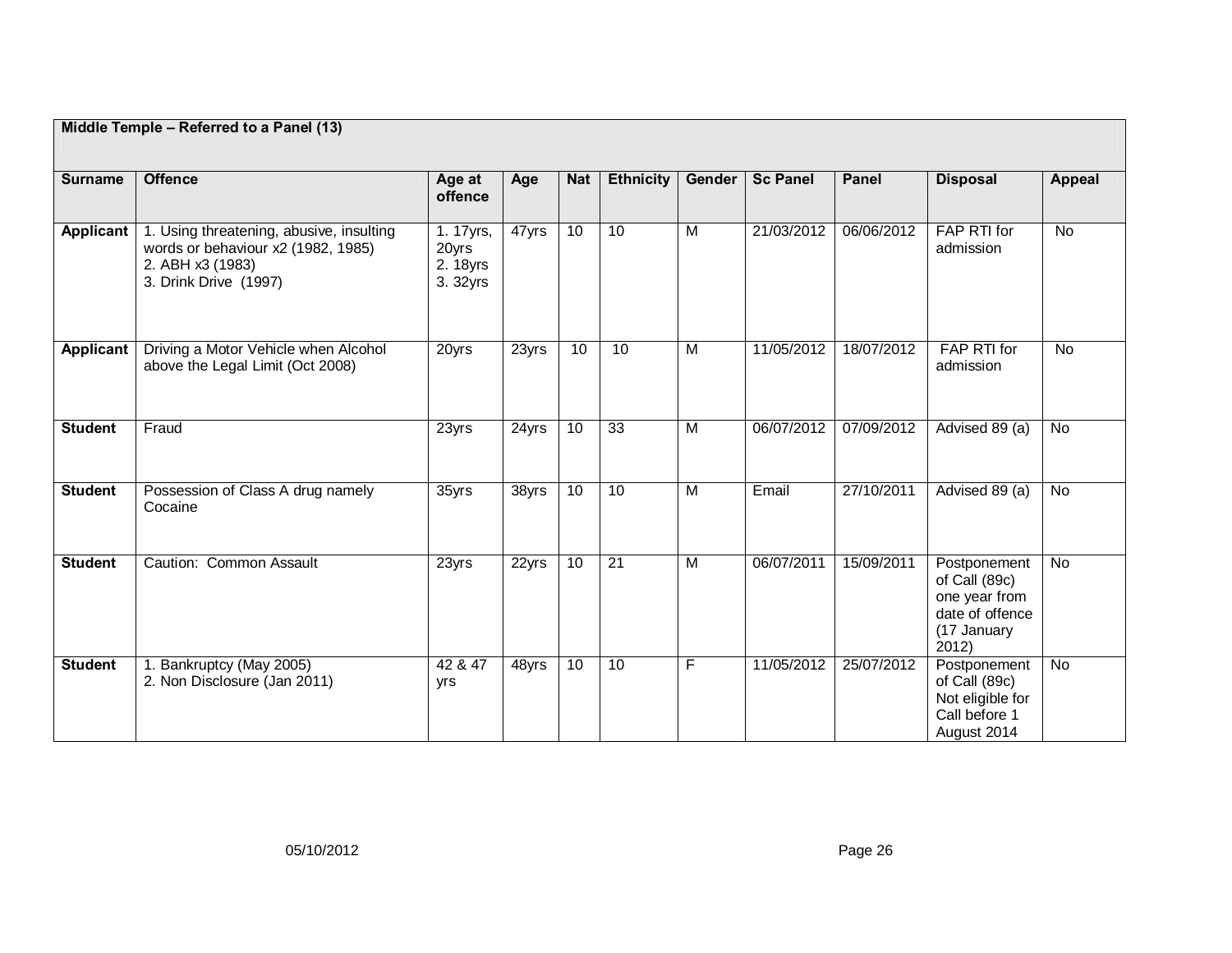# **ANNEX E**

# **GRAY'S INN – YEAR 3 (11)**

|                | Gray' Inn - Returned to the Inn (6)                                                                                                                    |                                         |       |            |                  |        |                     |
|----------------|--------------------------------------------------------------------------------------------------------------------------------------------------------|-----------------------------------------|-------|------------|------------------|--------|---------------------|
| <b>Surname</b> | <b>Offence</b>                                                                                                                                         | Age at<br>offence                       | Age   | <b>Nat</b> | <b>Ethnicity</b> | Gender | <b>Sc Panel</b>     |
| Applicant      | Manufacture of cannabis (Aug 2004)                                                                                                                     | 34yrs                                   | 42yrs | 10         |                  | M      | Email<br>30/05/2012 |
| Applicant      | Caution - Pedestrian on an urban motorway -<br><b>Fixed Penalty</b><br>Traffic Offences on a motorcycle (Sep 1898)<br>Exceeding speed limit (May 2001) | Pedestrian<br>on A338<br>(July<br>1986) | 44yrs | 12         | 10               | M      | 09/07/2012          |
| Applicant      | Penalty Notice - Disorder for Shoplifting (Jan<br>2010)                                                                                                | 21yrs                                   | 23yrs | 10         | 10               | F      | 09/07/2012          |
| Applicant      | Caution . Fraudent Use of Vehicle<br>Licence(June 2003)                                                                                                | 40yrs                                   | 49yrs | 10         | 30               | M      | 09/07/2012          |
| Applicant      | Formal Warning: Possession of Cannabis                                                                                                                 | 20yrs                                   | 23yrs | 10         | 10               | M      | Email               |
| <b>Student</b> | <b>Mental Health Issues</b>                                                                                                                            | n/a                                     | 23yrs | 10         | 10               | M      | 07/10/2011          |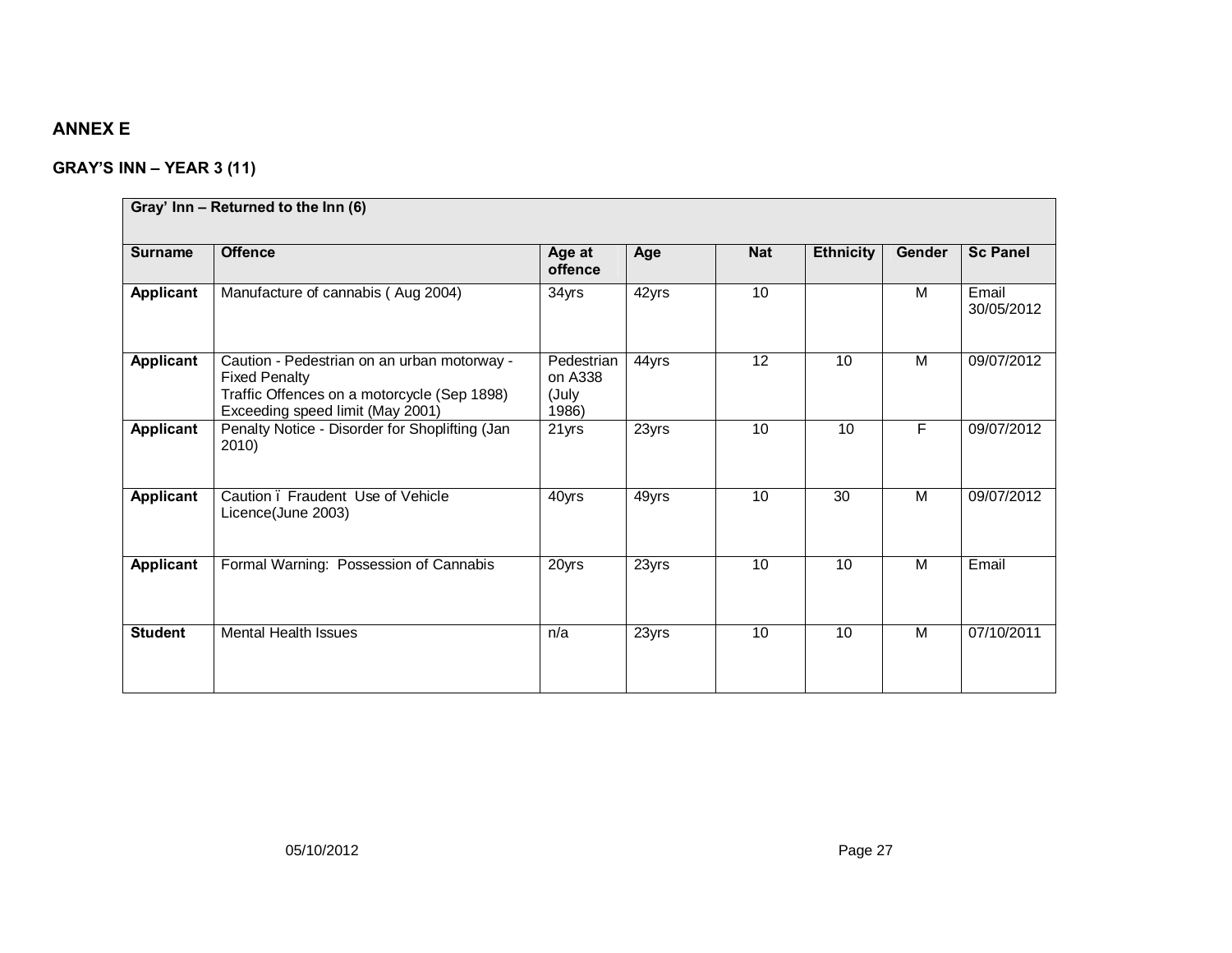| Gray's Inn - Referred to an ICC Panel (5) |                                            |           |       |            |                  |        |                 |            |                 |               |
|-------------------------------------------|--------------------------------------------|-----------|-------|------------|------------------|--------|-----------------|------------|-----------------|---------------|
|                                           |                                            |           |       |            |                  |        |                 |            |                 |               |
| App/Stud                                  | <b>Offence</b>                             | at<br>Age | Age   | <b>Nat</b> | <b>Ethnicity</b> | Gender | <b>Sc Panel</b> | Panel      | <b>Disposal</b> | <b>Appeal</b> |
|                                           |                                            | offence   |       |            |                  |        |                 |            |                 |               |
| <b>Applicant</b>                          | Forgery                                    | 45yrs     | 75yrs | 10         | 3 <sup>1</sup>   | M      | 06/07/2011      | 13/10/2011 | FAP RTI for     | <b>No</b>     |
|                                           | 2. Expulsion (re-admission)                |           |       |            |                  |        |                 |            | re-admission    |               |
| <b>Applicant</b>                          | Failure to remove item worn on demand by   | 23yrs     | 24yrs | 10         | 32               | M      | 11/05/2012      | 18/07/2012 | FAP RTI for     | <b>No</b>     |
|                                           | constable (Nov 2011)                       |           |       |            |                  |        |                 |            | admission       |               |
| <b>Applicant</b>                          | Exam Irregularity (Sept 2009)              | 20yrs     | 23yrs | 10         | 10               |        | 09/07/2012      | 15/08/2012 | FAP RTI for     | <b>No</b>     |
|                                           |                                            |           |       |            |                  |        |                 |            | admission       |               |
| <b>Trans Sol</b>                          | Conduct Unbefitting a solicitor (Nov 2007) |           |       | 10         | 10               | M      | 09/07/2012      | 15/08/2012 | FAP RTI for     | <b>No</b>     |
|                                           |                                            |           |       |            |                  |        |                 |            | admission       |               |
| <b>Student</b>                            | IVA (un discharged)                        | 51yrs     | 52yrs |            |                  | м      | Email           | 17/10/2011 | Advised 89 (a)  | No            |
|                                           |                                            |           |       |            |                  |        |                 |            |                 |               |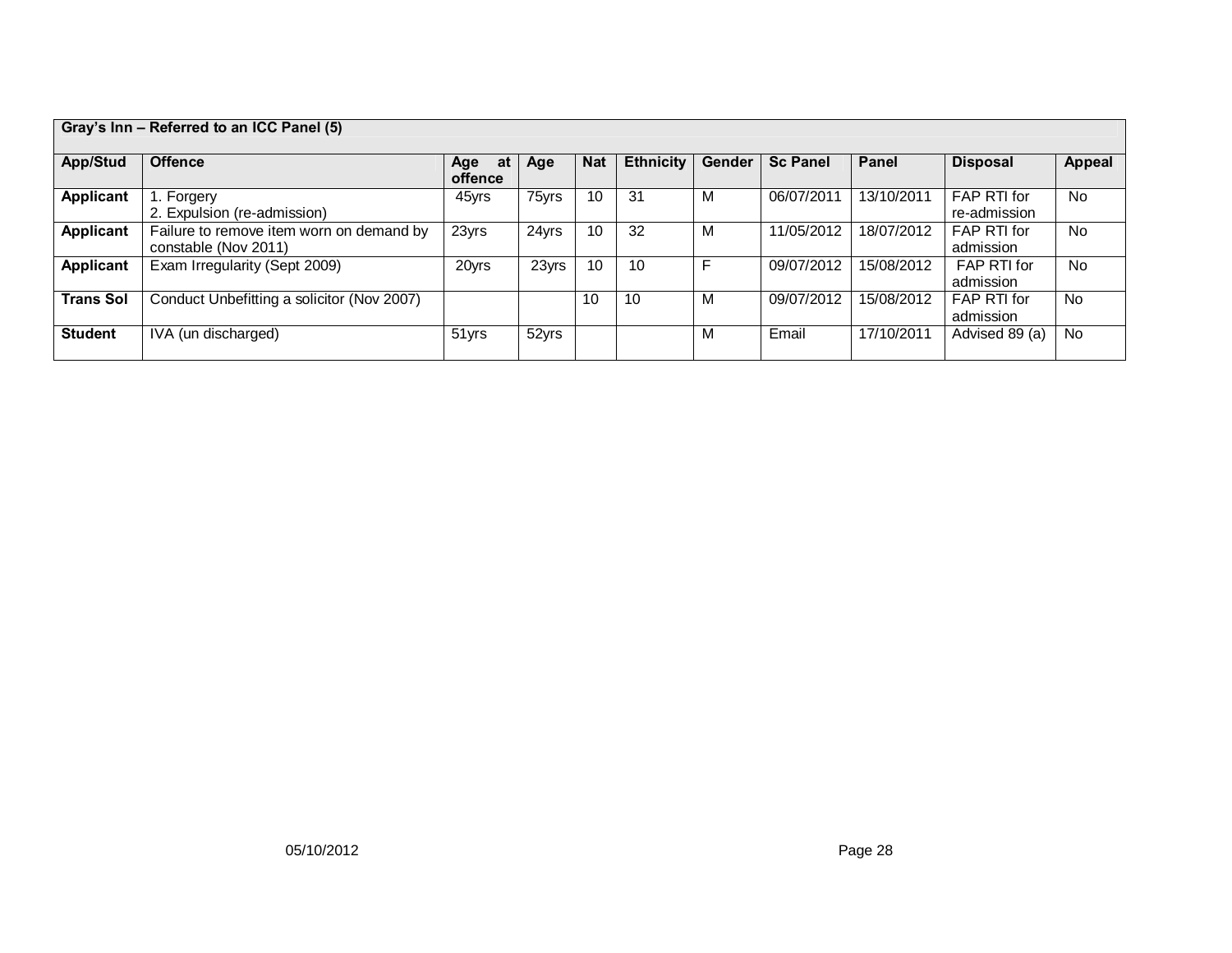# **Annex F**

ICC Financial Report 2012 . 2013.

| Outgoing                                                                     | Amount                |  |  |  |
|------------------------------------------------------------------------------|-----------------------|--|--|--|
| Lay Representatives                                                          | £5,882                |  |  |  |
| Office (including catering)                                                  | £19,347               |  |  |  |
| TOTAL                                                                        | £25,229               |  |  |  |
| Office equipment, stationery etc<br>Provided free of charge by Lincoln's Inn | * Pd by Lincolns' Inn |  |  |  |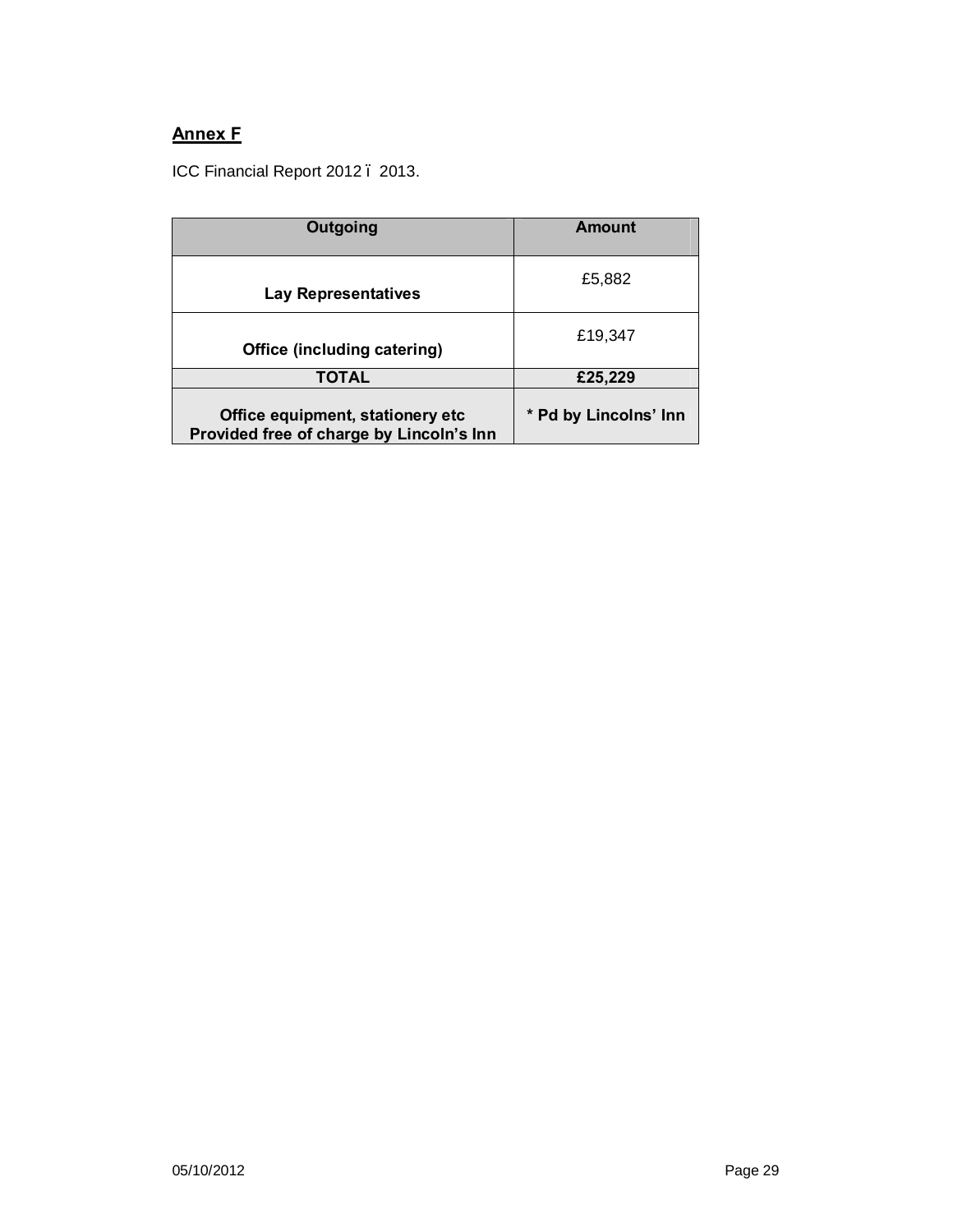# **Annex G**

## **Proposed amendments to ICC Rules**

The following amendments to be approved by COIC in year 4